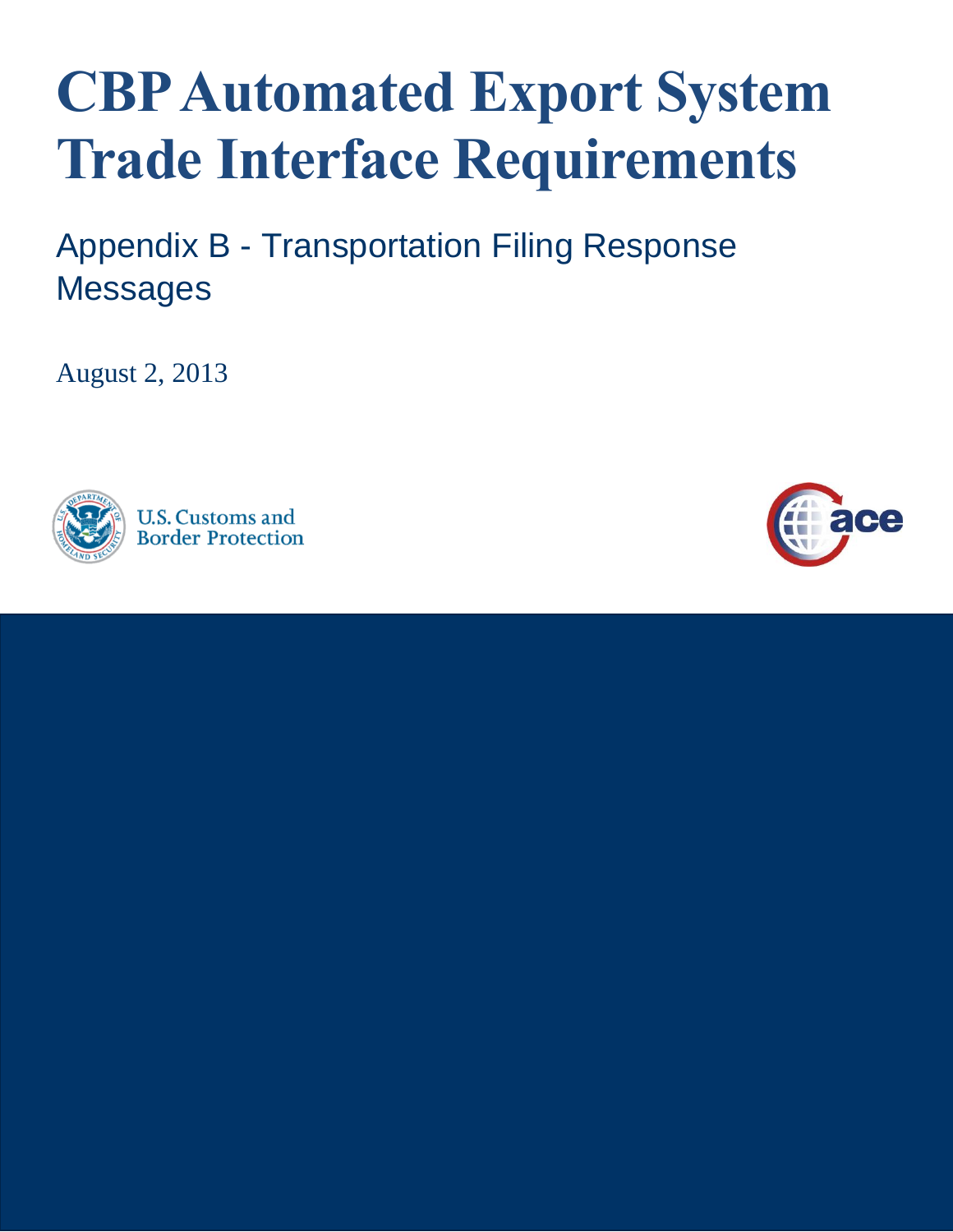# **Transportation Filing Response Messages.**

The following response messages are returned to the filer when the Ocean Carrier has reported the export shipment in the AES Vessel Transportation Module and a reporting error condition is encountered. AES rejects the information submitted by the carrier when any of the fatal conditions are encountered and returns a response message. Fatal errors must be corrected immediately and the information retransmitted. AES will accept the information as transmitted when a warning condition is encountered in order to facilitate an expedient movement of the cargo. The filer is notified of the warning condition and must correct the data to complete the record. Included in each response description below is:

Narrative Text. This is the exact text that is returned.

Severity. The severity of the condition.

- Proprietary Record ID/Data Elements. This section lists the proprietary record(s) and data element(s) that have caused or contributed to the identified condition.
- X.12 Segment ID/Data Elements. When applicable, this section list the X.12 segment(s) and data element(s) that have caused or contributed to the identified condition. **Note: This information is not available at this time.**

Reason. This section states the reason that the condition was identified.

Resolution. This section prescribes a resolution to the problem, if any. Additional information may be presented here as well.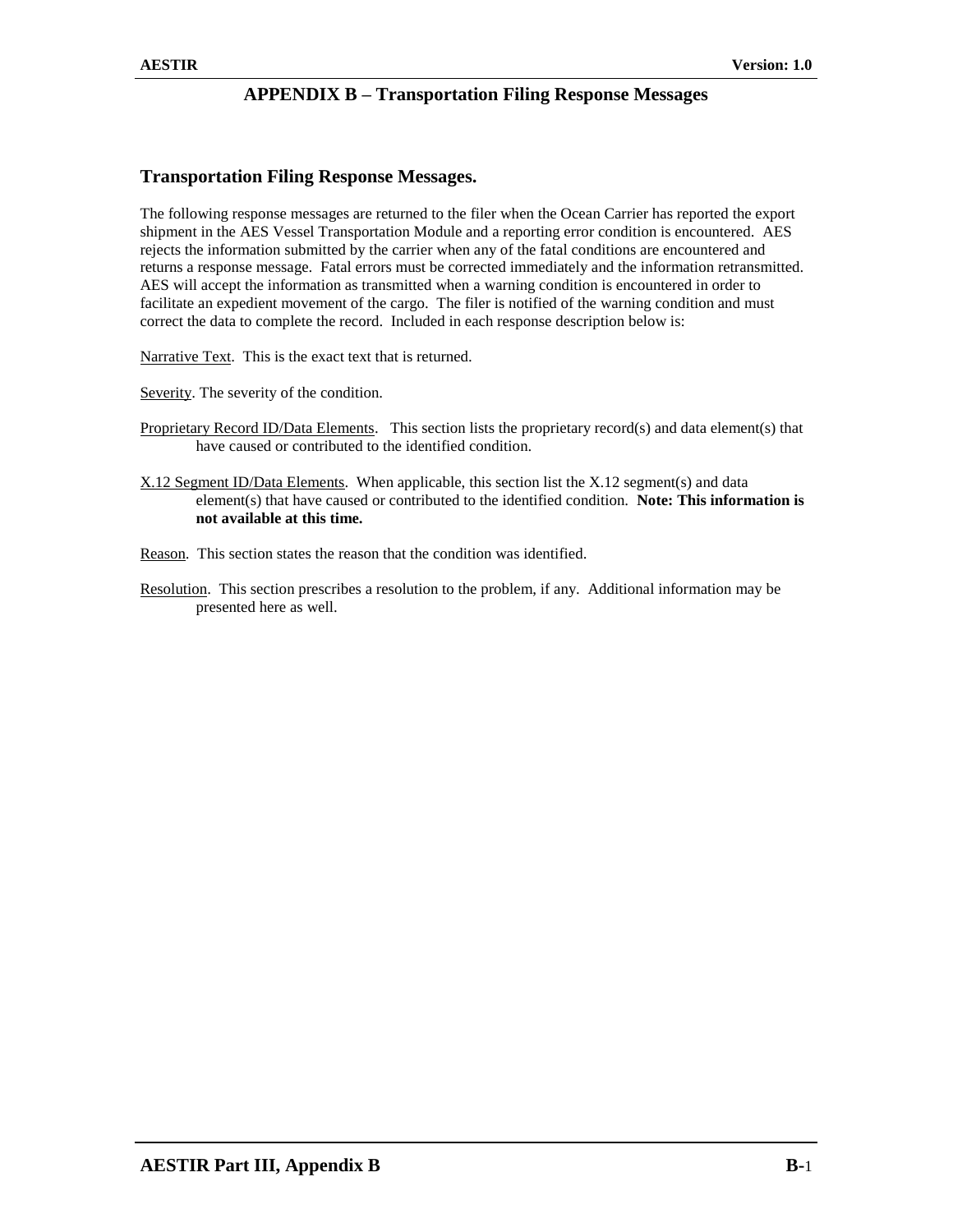# **TRANSPORTATION FILING CONDITIONS**

#### **Response Code: 009**

**Narrative Text:** FATAL ERR – NOT AUTHORIZED TO TRANSMIT **Severity:** FATAL

**Proprietary Record ID/Data Elements:** Input ACR Record/User Code, Password **X.12 Segment ID/Data Elements:** (not available at this time)

**Reason:** The transmitter and filer reported do not match the authorized User Code and Password. **Resolution:** Verify the User Code and Password are valid for the filer reported. Correct and retransmit if appropriate. Contact your client representative for further assistance.

#### **Response Code: 133**

**Narrative Text:** FATAL ERR – INVALID EXPORT INFORMATION CODE **Severity:** FATAL

**Proprietary Record ID/Data Elements:** Input B01/Export Information Code **X.12 Segment ID/Data Elements:** (not available at this time)

**Reason:** An invalid Export Information Code (EIC) was reported on the transportation filing. **Resolution:** Currently, the only valid EIC for manifest filing is 'AE' which is used to indicate that the shipment information has been filed in AES. See "AESTIR, Appendix H – Manifest Filing Export Information Codes." Verify the EIC, correct and retransmit.

# **Response Code: 601**

**Narrative Text:** FATAL ERR - INVALID APPLICATION ID

**Severity:** FATAL

**Proprietary Record ID/Data Elements:** Input ACR Record/Application Identifier **X.12 Segment ID/Data Elements:** (not available at this time)

**Reason:** The Application Identifier is missing or invalid.

**Resolution:** Verify, include a valid Application Identifier in the message and retransmit. Valid Application Identifier codes are:

 $EB = Booking$ 

 $EI = Receipt of Booking$ 

 $HI = Department$ 

XI = Manifest Create/Manifest amendment

# **Response Code: 602**

**Narrative Text:** FATAL ERR-MISS OR OUT OF SEQUENCE RECRDS

**Severity:** FATAL

**Proprietary Record ID/Data Elements:** All Input Records

**X.12 Segment ID/Data Elements:** (not available at this time)

**Reason:** An expected data record is missing or a data record has been in an order that violates the expected sequence.

**Resolution:** Verify, report the records in the correct order and retransmit. See Section 2 of Part II for examples.

# **Response Code: 603**

**Narrative Text:** FATAL ERR - INVALID RECORD ID **Severity:** FATAL **Proprietary Record ID/Data Elements:** All Input Records/Data Identifier **X.12 Segment ID/Data Elements:** (not available at this time) **Reason:** A Data Identifier is unknown. **Resolution:** Verify, correctly report a valid, known 3-position alphanumeric Data Identifier in the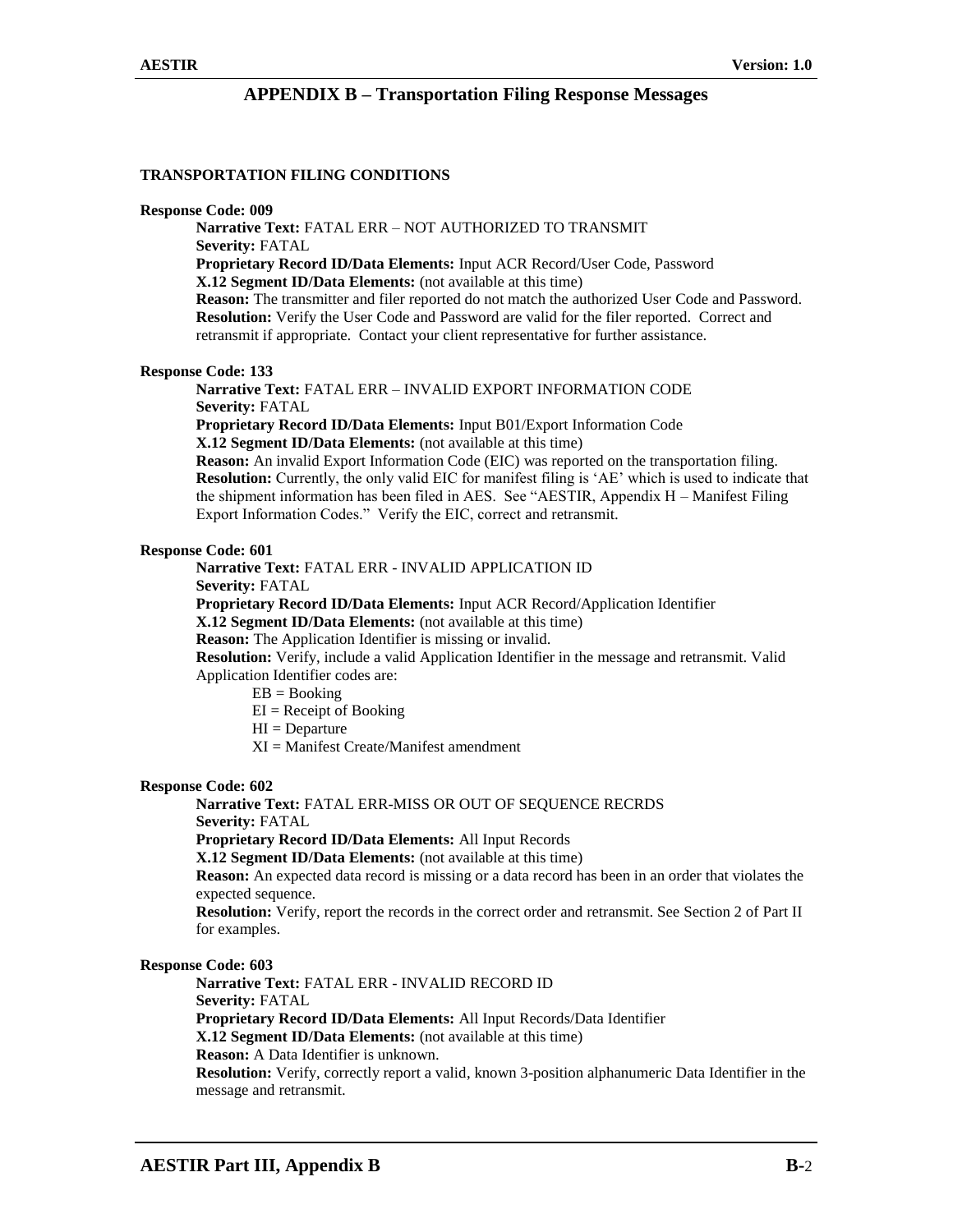**Response Code: 604 Narrative Text:** FATAL ERR - INVALID DATE **Severity:** FATAL **Proprietary Record ID/Data Elements:** Input ACR Record/Date **X.12 Segment ID/Data Elements:** (not available at this time) **Reason:** The date of processing is invalid. **Resolution:** Verify, report the date in YYYYMMDD (year, month, day) format in the message and retransmit. **Response Code: 605 Narrative Text:** FATAL ERR - INVALID TIME **Severity:** FATAL **Proprietary Record ID/Data Elements:** Input ACR Record/Time **X.12 Segment ID/Data Elements:** (not available at this time) **Reason:** The time of processing is invalid. **Resolution:** Verify, report the time in HHMMSS (hour, minute, second) format in the message and retransmit. **Response Code: 606 Narrative Text:** FATAL ERR - FIELD MUST BE NUMERIC **Severity:** FATAL **Proprietary Record ID/Data Elements:** Various Input Records/ Manifest Weight, Manifest Quantity, Booking Weight, Booking Quantity, Booking Container Count, Equipment Length, Hazmat Code, Hazmat Flashpoint **X.12 Segment ID/Data Elements:** (not available at this time) **Reason:** A non-numeric value has been reported in a numeric data element. **Resolution:** Verify, report numeric data in number fields in the message and retransmit. **Response Code: 607 Narrative Text:** FATAL ERR - TRANSMISSION REJECTED **Severity:** FATAL **Proprietary Record ID/Data Elements:** (not available at this time) **X.12 Segment ID/Data Elements:** (not available at this time) **Reason:** The whole transmission failed during the initial edits of the data, all record set blocks are in error. **Resolution:** Verify, correct as necessary, and retransmit. **Response Code: 608 Narrative Text:** FATAL ERR - MANIFEST REJECTED **Severity:** FATAL **Proprietary Record ID/Data Elements:** N/A **X.12 Segment ID/Data Elements:** (not available at this time) **Reason:** The manifest component of the message has not been accepted by AES due to one or more fatal conditions. **Resolution:** Verify, correct the information in the message per the specific resolution and retransmit. **Response Code: 609 Narrative Text:** FATAL ERR - PORT DATA REJECTED **Severity:** FATAL **Proprietary Record ID/Data Elements:** N/A **X.12 Segment ID/Data Elements:** (not available at this time) **Reason:** The port data component of the message has not been accepted by AES due to one or more fatal conditions.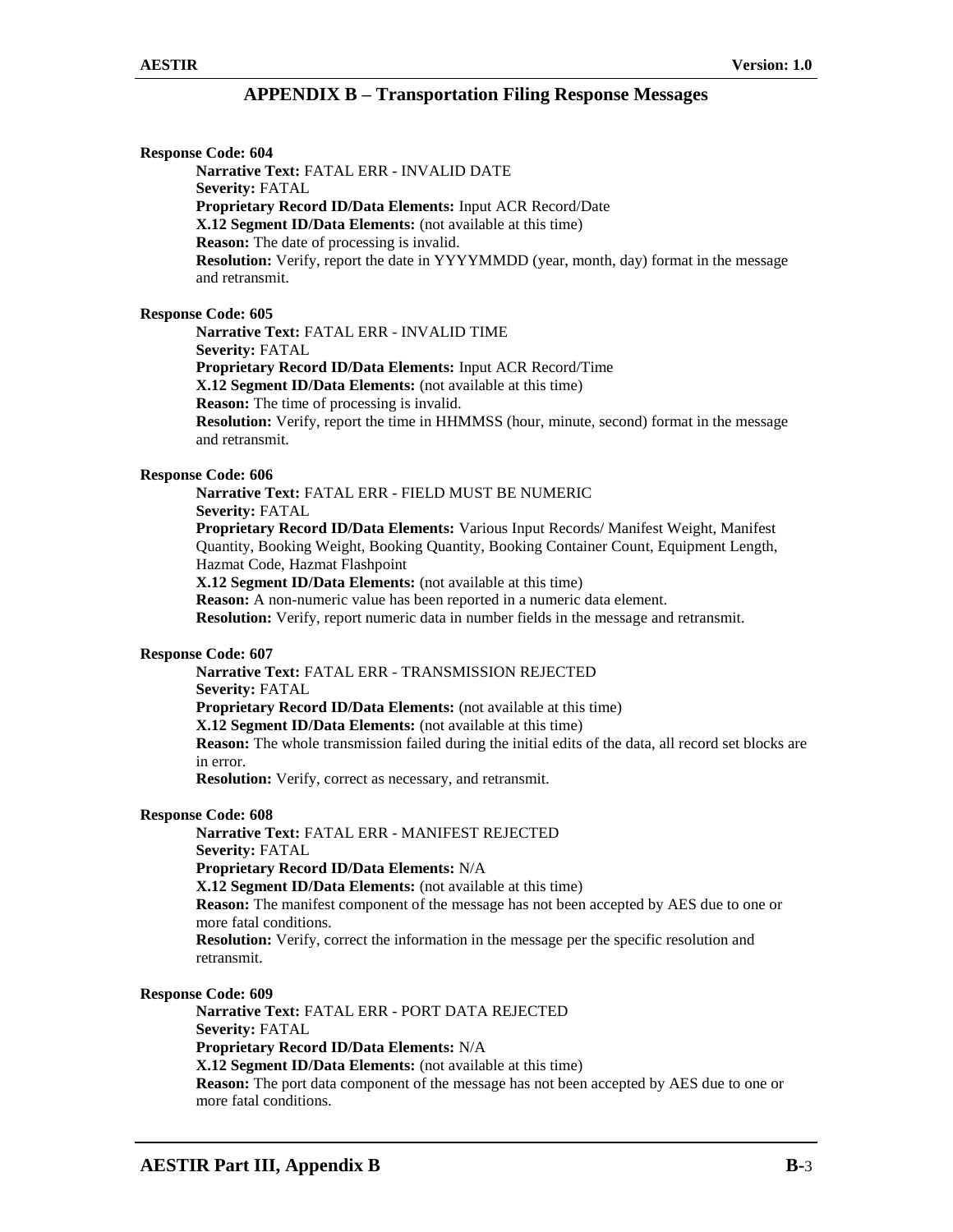**Resolution:** Verify, correct the information in the message per the specific resolution and retransmit.

# **Response Code: 610**

**Narrative Text:** FATAL ERR - ISSUER DATA REJECTED **Severity:** FATAL **Proprietary Record ID/Data Elements:** N/A **X.12 Segment ID/Data Elements:** (not available at this time) **Reason:** The issuer data component of the message has not been accepted by AES due to one or more fatal conditions. **Resolution:** Verify, correct the information in the message per the specific resolution and retransmit.

# **Response Code: 611**

**Narrative Text:** FATAL ERR - BOL/BOOKING REJECTED **Severity:** FATAL **Proprietary Record ID/Data Elements:** N/A **X.12 Segment ID/Data Elements:** (not available at this time) **Reason:** The BOL/Booking component of the message has not been accepted by AES due to one or more fatal conditions. **Resolution:** Verify, correct the information in the message per the specific resolution and retransmit.

# **Response Code: 612**

**Narrative Text:** FATAL ERR - MISSING REQUIRED RECORDS **Severity:** FATAL **Proprietary Record ID/Data Elements:** Input M01, P01, J01, B02, A01 Record **X.12 Segment ID/Data Elements:** (not available at this time) **Reason:** A required record is missing. **Resolution:** Verify, include all required records in the message and retransmit.

# **Response Code: 614**

**Narrative Text:** FATAL ERR - END OF TRANSMISSION MISSING **Severity:** FATAL **Proprietary Record ID/Data Elements:** Input ZCR Record **X.12 Segment ID/Data Elements:** (not available at this time) **Reason:** The Transaction Control trailer (ZCR) record which signals that the end of a transaction file is missing. **Resolution:** Verify, include a ZCR record in the message and retransmit.

# **Response Code: 615**

**Narrative Text:** FATAL ERR - CHANGE ACTION NOT IMPLEMENTED **Severity:** FATAL

**Proprietary Record ID/Data Elements:** Input A01 Record/Action Code

**X.12 Segment ID/Data Elements:** (not available at this time)

**Reason:** The filer attempt to perform an action not supported in AES (i.e., Action Code =  $^{\circ}$ C'). **Resolution:** To make a change to the existing Booking or Bill of Lading, the filer must first delete it, make the change, and re-add the changed record.

# **Response Code: 621**

**Narrative Text:** FATAL ERR - INVALID CARRIER CODE **Severity:** FATAL **Proprietary Record ID/Data Elements:** Input M01 Record/Carrier Code **X.12 Segment ID/Data Elements:** (not available at this time)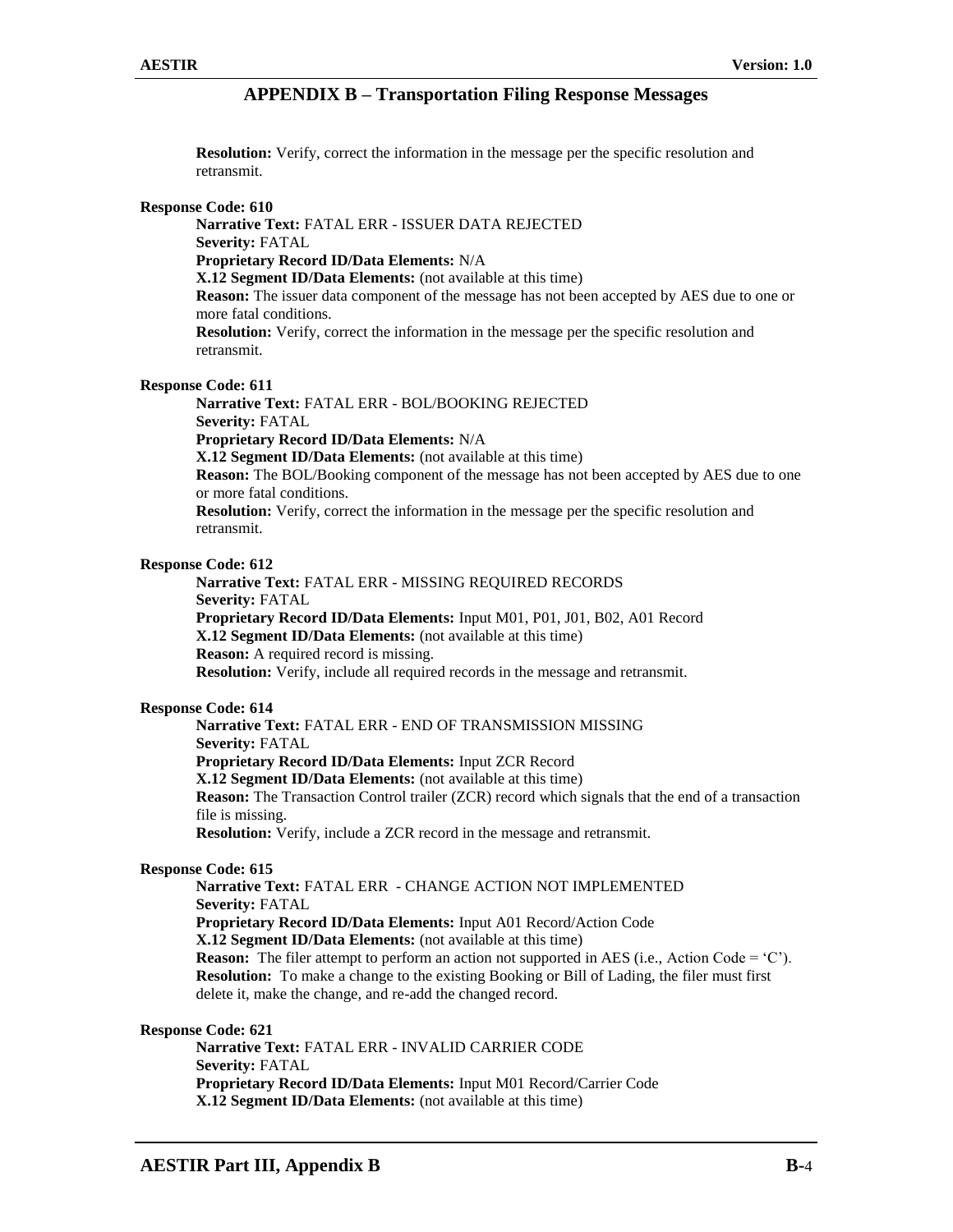**Reason:** The value reported as SCAC code (representing the exporting carrier) is missing or unknown.

**Resolution:** Verify, include a valid, known SCAC code in the message and retransmit.

# **Response Code: 622**

**Narrative Text:** FATAL ERR - INVALID TRANSPORTATION MODE **Severity:** FATAL **Proprietary Record ID/Data Elements:** Input M01 Record/Mode of Transportation **X.12 Segment ID/Data Elements:** (not available at this time) **Reason:** The value reported as Mode of Transportation is unknown or missing. **Resolution:** Verify, include a known Mode of Transportation Code in the message and retransmit. See 'Appendix T – Mode of Transportation Codes'.

# **Response Code: 623**

**Narrative Text:** FATAL ERR - INVALID VESSEL COUNTRY CODE **Severity:** FATAL **Proprietary Record ID/Data Elements:** Input M01 Record/Vessel Country Code **X.12 Segment ID/Data Elements:** (not available at this time)

**Reason:** The value of Vessel Country Code representing the flag of the vessel is unknown or missing.

**Resolution:** Verify, include a known ISO Country Code in the message and retransmit. See 'Appendix C – ISO Country Codes'.

# **Response Code: 624**

**Narrative Text:** FATAL ERR - INVALID VOYAGE/FLIGHT NUMBER **Severity:** FATAL **Proprietary Record ID/Data Elements:** Input M01 Record/Voyage Number **X.12 Segment ID/Data Elements:** (not available at this time) **Reason:** The value reported as Voyage Number is missing or invalid. **Resolution:** Verify, include a Voyage Number in the message and retransmit. If unknown, report the Julian date.

# **Response Code: 625**

**Narrative Text:** FATAL ERR - INVALID BILL OF LADING COUNT **Severity:** FATAL **Proprietary Record ID/Data Elements:** Input M01 Record/ Number of Bookings or Bills of

Lading

**X.12 Segment ID/Data Elements:** (not available at this time)

**Reason:** The value reported for total number of bookings or bills of lading for all U.S. ports of lading or unlading on the manifest is missing or does not match.

**Resolution:** Verify, correct the count in the message and retransmit.

# **Response Code: 626**

**Narrative Text:** FATAL ERR-INVALID WEIGHT UNIT (LB OR KG) **Severity:** FATAL **Proprietary Record ID/Data Elements:** Input B01 Record/Weight Unit **X.12 Segment ID/Data Elements:** (not available at this time) **Reason:** The value reported for unit of measure for the weight LB (pounds) or KG (kilograms). **Resolution:** Verify, report Weight Unit as LB or KG in the message and retransmit.

**Response Code: 627**

**Narrative Text:** FATAL ERR – DUPLICATE LINE NUMBER (D01) **Severity:** FATAL **Proprietary Record ID/Data Elements:** Input D01 Record/Line Number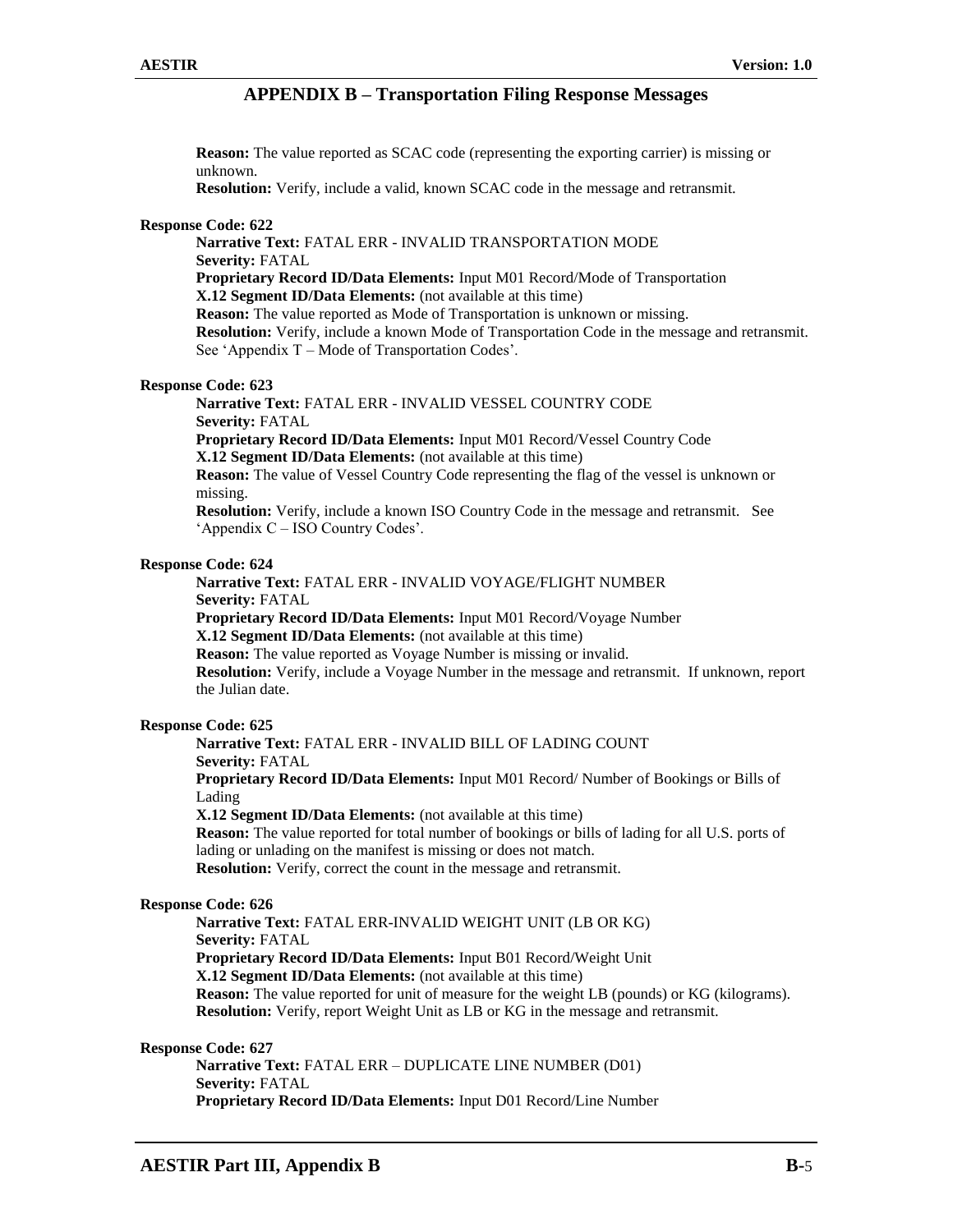**X.12 Segment ID/Data Elements:** (not available at this time)

**Reason:** The value reported in Line Number has already been included in the message (for the container).

**Resolution:** Verify, include unique Line Numbers (for each container) in the message and retransmit.

#### **Response Code: 628**

**Narrative Text:** FATAL ERR - MISSING ADDRESS **Severity:** FATAL **Proprietary Record ID/Data Elements:** Input N02 Record **X.12 Segment ID/Data Elements:** (not available at this time) **Reason:** The N02 address information record is missing. **Resolution:** Verify, include the address information in the message and retransmit.

# **Response Code: 629**

**Narrative Text:** FATAL ERR-DUPL CONTAINER FOR THE BILL **Severity:** FATAL **Proprietary Record ID/Data Elements:** Input C01 Record/Container Number **X.12 Segment ID/Data Elements:** (not available at this time) **Reason:** The value reported in Container Number has already been included in the message. **Resolution:** Verify, include unique Container Numbers in the message and retransmit.

# **Response Code: 630**

**Narrative Text:** FATAL ERR - INVALID DISTRICT PORT

**Severity:** FATAL

**Proprietary Record ID/Data Elements:** Input P01 Record/ CBP Port of Lading Code **X.12 Segment ID/Data Elements:** (not available at this time)

**Reason:** The value reported as the CBP port is invalid or missing.

**Resolution:** Verify, include a valid Port of Lading Code in the message and retransmit. See 'Appendix D – Export Port Codes'.

# . **Response Code: 631**

**Narrative Text:** FATAL ERR - INVALID FOREIGN PORT

**Severity:** FATAL

**Proprietary Record ID/Data Elements:** Input B01 Record/Foreign Port

**X.12 Segment ID/Data Elements:** (not available at this time)

**Reason:** The value reported representing the foreign port in which exported cargo is to be unladed is unknown.

**Resolution:** Verify, report a valid Foreign Port code in the message and retransmit. See 'Appendix Z – Additional Information Sources' for information regarding the Army Corps of Engineer's 'Schedule K – Classification of Foreign Ports by Geographic Trade Area and Country'.

#### **Response Code: 632**

**Narrative Text:** FATAL ERR - BOL OR AWB ALREADY ON FILE

**Severity:** FATAL

**Proprietary Record ID/Data Elements:** Input B01 Record/Bill of Lading Control Number **X.12 Segment ID/Data Elements:** (not available at this time)

**Reason:** The filer is attempting to add an issuer-assigned sequence number that has been reported on a previous transmission.

**Resolution:** Verify the Bill or Lading Control Number, correct the information in the message and retransmit. The Control Number must be unique for the issuer for a period of three years.

#### **Response Code: 633**

**Narrative Text:** FATAL ERR - MANIFEST NOT ON FILE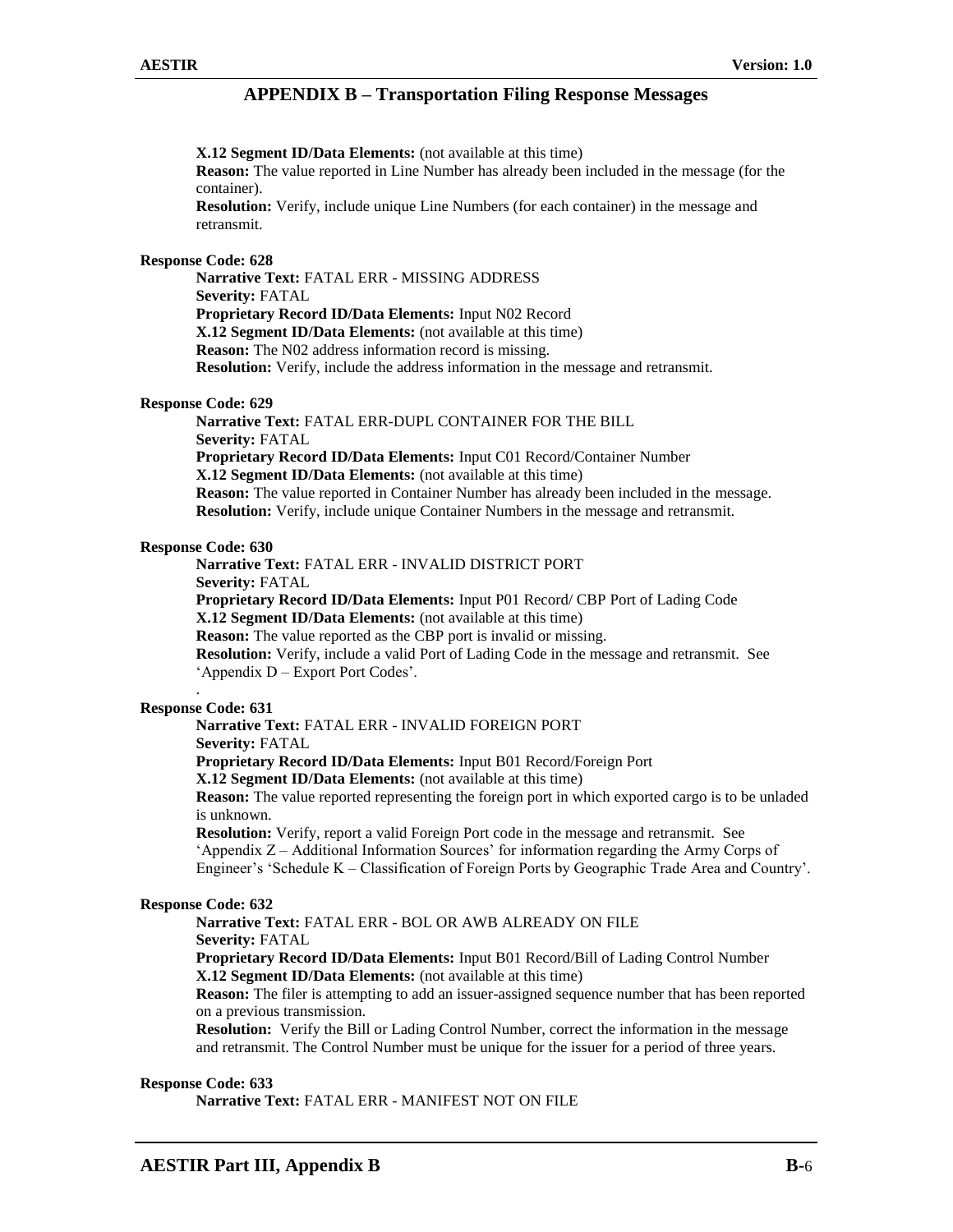**Severity:** FATAL

**Proprietary Record ID/Data Elements:** Input M01 Record

**X.12 Segment ID/Data Elements:** (not available at this time)

**Reason:** The filer has attempted to update carrier/vessel name/voyage information not found in AES.

**Resolution:** Verify the carrier/vessel name/voyage, correct the information in the message and retransmit.

# **Response Code: 634**

**Narrative Text:** FATAL ERR - BOL OR AWB NOT ON FILE

**Severity:** FATAL

**Proprietary Record ID/Data Elements:** Input B01 Record

**X.12 Segment ID/Data Elements:** (not available at this time)

**Reason:** The filer has attempted to update a bill of lading Control Number that is not found in AES.

**Resolution:** Verify the bill of lading or air waybill number, correct the information in the message and retransmit.

# **Response Code: 635**

**Narrative Text:** FATAL ERR - MISSING DESCRIPTION **Severity:** FATAL **Proprietary Record ID/Data Elements:** Input D01 Record/Description **X.12 Segment ID/Data Elements:** (not available at this time) **Reason:** The Description is missing. **Resolution:** Verify, include one or more Descriptions in the message and retransmit.

# **Response Code: 636**

**Narrative Text:** FATAL ERR - MISSING HAZMAT CODE **Severity:** FATAL **Proprietary Record ID/Data Elements:** Input V01 Record/Hazardous Material Code **X.12 Segment ID/Data Elements:** (not available at this time) **Reason:** The value reported as Hazardous Material Code is missing. **Resolution:** Verify, include a Hazardous Material Code in the message and retransmit.

# **Response Code: 637**

**Narrative Text:** FATAL ERR – INVALID PIECE COUNT **Severity:** FATAL

**Proprietary Record ID/Data Elements:** Input D01 Record/Piece Count

**X.12 Segment ID/Data Elements:** (not available at this time)

**Reason:** The value reported as Piece Count is invalid.

**Resolution:** Verify, correct the information in the message and retransmit. The Piece Count is the number of the smallest exterior package units. Note: A pallet or a container is not considered piece counts.

# **Response Code: 638**

**Narrative Text:** FATAL ERR – MISSING/INVALID CONTAINER SCAC **Severity:** FATAL

**Proprietary Record ID/Data Elements:** Input C01 Record/Container SCAC

**X.12 Segment ID/Data Elements:** (not available at this time)

**Reason:** The value reported as Container SCAC is missing or unknown.

**Resolution:** Verify, include one or more C01 records in the message and retransmit. Verify and report the Container SCAC. Report a valid, known SCAC code. Report 'NC' if the freight is noncontainerized.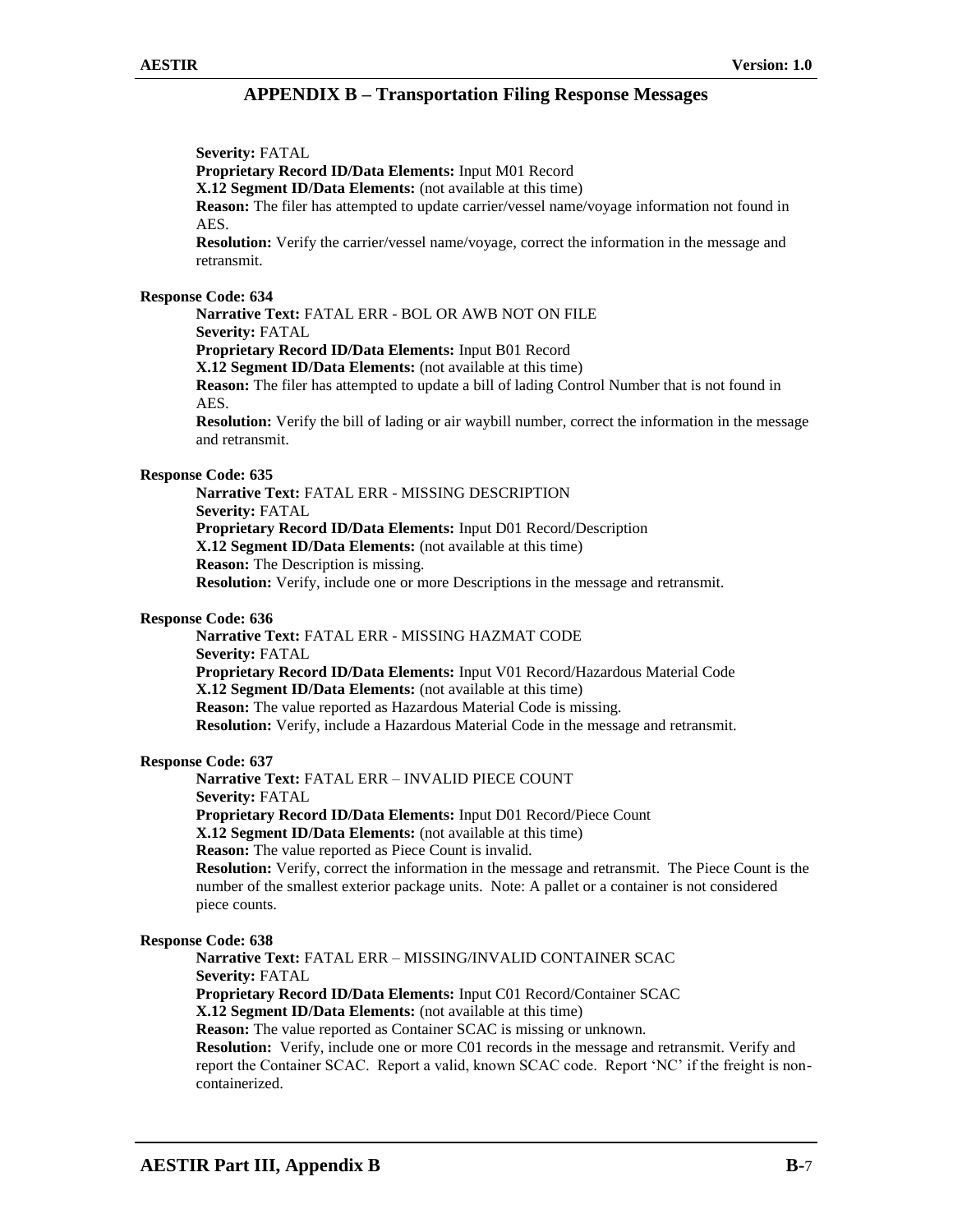| <b>Response Code: 639</b><br><b>Narrative Text: FATAL ERR - MISSING/INVALID CONTAINER NUMBER</b>                                                                                                                                                  |  |
|---------------------------------------------------------------------------------------------------------------------------------------------------------------------------------------------------------------------------------------------------|--|
| <b>Severity: FATAL</b>                                                                                                                                                                                                                            |  |
| Proprietary Record ID/Data Elements: Input C01 Record/Container Number<br>X.12 Segment ID/Data Elements: (not available at this time)<br><b>Reason:</b> The Container Number is missing or invalid.                                               |  |
| <b>Resolution:</b> Verify, include one or more C01 records in the message and retransmit. Do not<br>include the SCAC code in the Container Number.                                                                                                |  |
| <b>Response Code: 640</b>                                                                                                                                                                                                                         |  |
| Narrative Text: FATAL ERR - MISSING MARKS AND NUMBERS<br><b>Severity: FATAL</b>                                                                                                                                                                   |  |
| Proprietary Record ID/Data Elements: Input D02 Record/Marks and Numbers<br>X.12 Segment ID/Data Elements: (not available at this time)                                                                                                            |  |
| <b>Reason:</b> The written description of the symbols and markings that are on the outside of the<br>packaging are missing.<br>Resolution: Verify, Marks and Numbers in the message and retransmit.                                               |  |
|                                                                                                                                                                                                                                                   |  |
| <b>Response Code: 641</b>                                                                                                                                                                                                                         |  |
| Narrative Text: FATAL ERR - MISSING/INVALID VIN NUMBER<br><b>Severity: FATAL</b>                                                                                                                                                                  |  |
| Proprietary Record ID/Data Elements: Input C02 Record                                                                                                                                                                                             |  |
| X.12 Segment ID/Data Elements: (not available at this time)<br><b>Reason:</b> The unique vehicle identification number stamped on a vehicle by the manufacturer is<br>missing or invalid.                                                         |  |
| Resolution: Verify, include a valid VIN in the message and retransmit.                                                                                                                                                                            |  |
|                                                                                                                                                                                                                                                   |  |
| <b>Response Code: 642</b><br>Narrative Text: FATAL ERR - INVALID ISSUER CODE<br><b>Severity: FATAL</b>                                                                                                                                            |  |
| Proprietary Record ID/Data Elements: Input? Record/Carrier Master Booking, BOL Issuer<br>Code                                                                                                                                                     |  |
| X.12 Segment ID/Data Elements: (not available at this time)                                                                                                                                                                                       |  |
| <b>Reason:</b> The value reported as the SCAC code of the issuer of the booking or bill of lading is<br>unknown.                                                                                                                                  |  |
| Resolution: Verify, report a known SCAC code in the message and retransmit.                                                                                                                                                                       |  |
| <b>Response Code: 643</b>                                                                                                                                                                                                                         |  |
| Narrative Text: FATAL ERR - MISSING ISSUER CODE<br><b>Severity: FATAL</b>                                                                                                                                                                         |  |
| Proprietary Record ID/Data Elements: /Carrier Master Booking, BOL Issuer Code<br>X.12 Segment ID/Data Elements: (not available at this time)                                                                                                      |  |
| <b>Reason:</b> The value reported as the SCAC code of the issuer of the booking or bill of lading is<br>missing.                                                                                                                                  |  |
| <b>Resolution:</b> Verify, include the SCAC code in the message and retransmit.                                                                                                                                                                   |  |
| <b>Response Code: 644</b><br>Narrative Text: FATAL ERR - MISSING VESSEL NAME OR CODE                                                                                                                                                              |  |
| <b>Severity: FATAL</b>                                                                                                                                                                                                                            |  |
| Proprietary Record ID/Data Elements: Input M01 Record/Vessel Name, Conveyance Code<br>X.12 Segment ID/Data Elements: (not available at this time)<br>Reason: The Lloyds of London registry code reported representing the exporting conveyance or |  |
| the vessel name is missing.                                                                                                                                                                                                                       |  |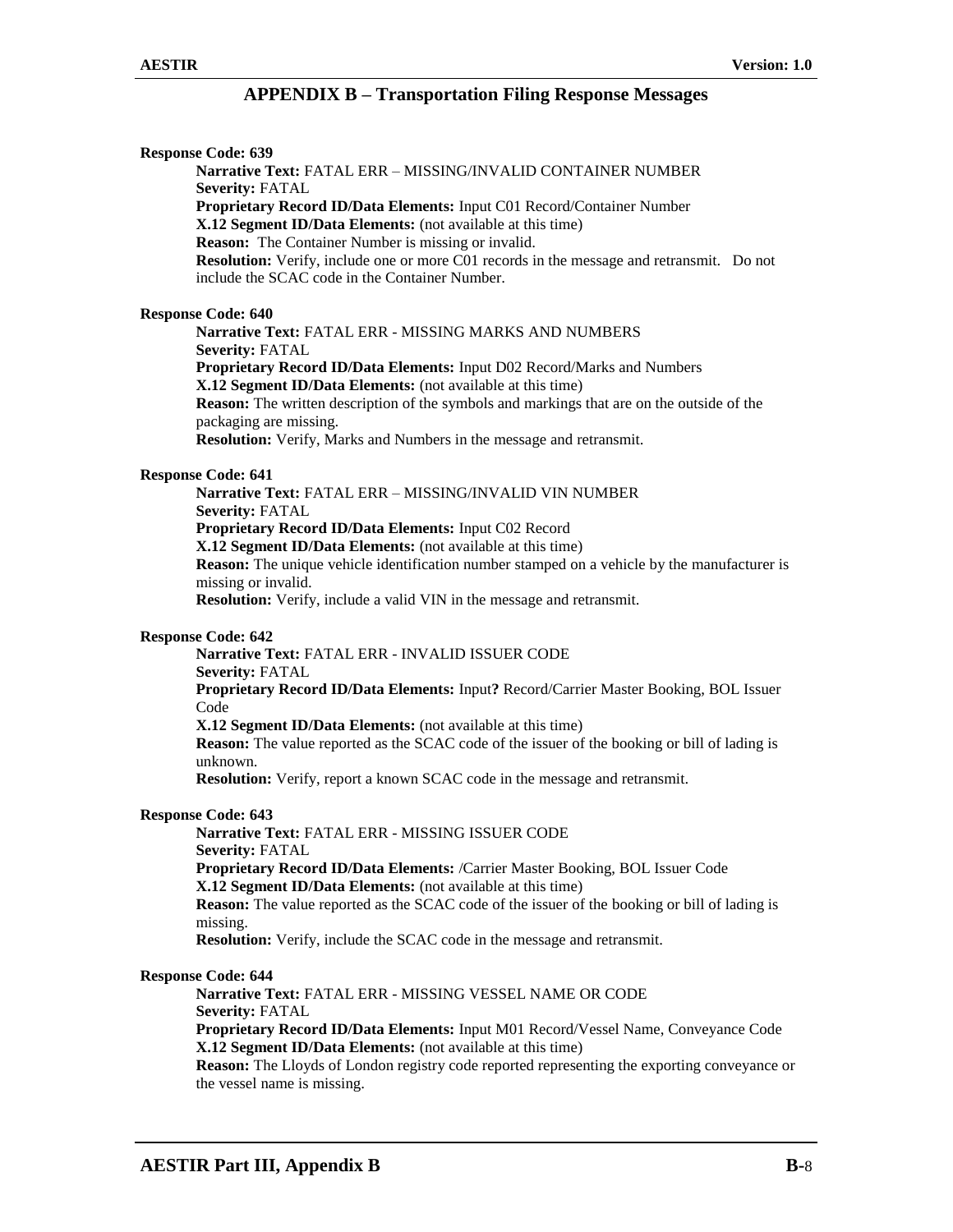**Resolution:** Verify, report a valid Lloyds of London registry code or Vessel Name in the message and retransmit.

# **Response Code: 645**

**Severity:** FATAL **Proprietary Record ID/Data Elements:** Input M01 Record/Vessel Name, Conveyance Code **X.12 Segment ID/Data Elements:** (not available at this time)

**Reason:** The Lloyds of London registry code reported representing the exporting conveyance or the vessel name is missing or invalid.

**Resolution:** Verify, report a valid Lloyds of London registry code or Vessel Name in the message and retransmit.

# **Response Code: 646**

**Narrative Text:** FATAL ERR - EXPORT DATE IS IN FUTURE **Severity:** FATAL **Proprietary Record ID/Data Elements:** Input H01 Record/Date, Time **X.12 Segment ID/Data Elements:** (not available at this time) **Reason:** The actual date/time of departure is less than or equal to the current date/time. **Resolution:** Verify, correct the information in the message and retransmit.

# **Response Code: 647**

**Narrative Text:** FATAL ERR - EXPORT TIME IS IN FUTURE **Severity:** FATAL **Proprietary Record ID/Data Elements:** Input H01 Record/Date, Time **X.12 Segment ID/Data Elements:** (not available at this time) **Reason:** The actual date/time of departure is less than or equal to the current date/time. **Resolution:** Verify, correct the information in the message and retransmit.

# **Response Code: 648**

**Narrative Text:** FATAL ERR – INVALID PORT OF DEPARTURE (H01) **Severity:** FATAL

**Proprietary Record ID/Data Elements:** Input H01 Record/Port of Departure

**X.12 Segment ID/Data Elements:** (not available at this time)

**Narrative Text:** FATAL ERR - INVALID VESSEL CODE

**Reason:** The value reported in Port of Departure is an unknown vessel departure port.

**Resolution:** Verify, report a valid CBP vessel departure port code in the message and retransmit. See 'Appendix D – Export Port Codes'.

# **Response Code: 649**

**Narrative Text:** FATAL ERR - MISS EXPORT INFORMATION CODE **Severity:** FATAL

**Proprietary Record ID/Data Elements:** Input B01 Record/Export Information Code **X.12 Segment ID/Data Elements:** (not available at this time)

**Reason:** The value reported in Export Information Code is missing.

**Resolution:** Verify, include a known Export Information Code in the message and retransmit. See

'Appendix E – Commodity Filing Export Information Codes and Reporting Guidelines' and

'Appendix G – Manifest Filing Export Information Codes' for a list of available codes.

# **Response Code: 650**

**Narrative Text:** FATAL ERR -INVL EXPORT INFORMATION CODE **Severity:** FATAL **Proprietary Record ID/Data Elements:** Input B01 Record/Export Information Code **X.12 Segment ID/Data Elements:** (not available at this time) **Reason:** The value reported in Export Information Code is unknown.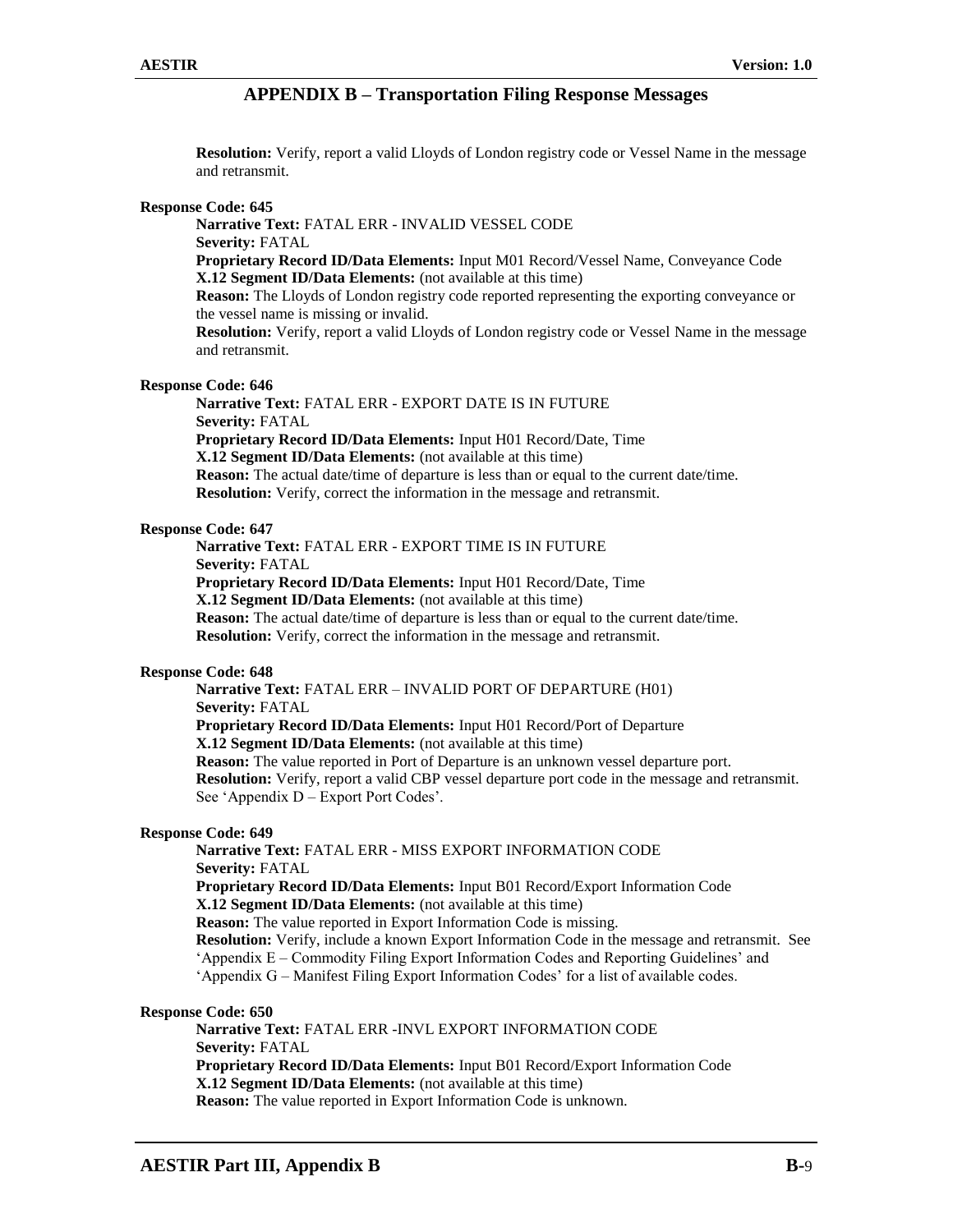**Resolution:** Verify, include a known Export Information Code in the message and retransmit. See 'Appendix E – Commodity Filing Export Information Codes and Reporting Guidelines' and 'Appendix G – Manifest Filing Export Information Codes' for a list of available codes.

# **Response Code: 651**

**Narrative Text:** FATAL ERR - INVALID ACTION CODE

**Severity:** FATAL

**Proprietary Record ID/Data Elements:** Input A01 Record/Action Code

**X.12 Segment ID/Data Elements:** (not available at this time)

**Reason:** The code indicating what type of manifest amendment is to be made is unknown.

**Resolution:** Verify, include a valid Action Code in the message and retransmit. Valid action codes are:

 $A = Add$  a Booking or BOL

 $D =$  Delete a Booking or BOL

 $C =$ Change record of a booking or BOL record

# **Response Code: 652**

**Narrative Text:** WARN ERR-MANI NOT FOUND FOR DEPART MESSG **Severity:** WARNING

**Proprietary Record ID/Data Elements:** Input M01 Record/Carrier Code, Vessel Name, Voyage Number

**X.12 Segment ID/Data Elements:** (not available at this time)

**Reason:** The manifest was not found for the departure message being reported. **Resolution:** No action is required but this condition is captured and monitored by CPB.

# **Response Code: 653**

**Narrative Text:** WARN ERR - LATE FILING OF DEPART MESSAGE

**Severity:** WARNING

**Proprietary Record ID/Data Elements:** Input H01 Record/Date, Time

**X.12 Segment ID/Data Elements:** (not available at this time)

**Reason:** The departure message is received by AES more than 24 hours after the actual vessel departure.

**Resolution:** The carrier must transmit the departure message within 24 hours of the actual vessel departure. No action is required but this condition is captured and monitored by CBP.

# **Response Code: 654**

**Narrative Text:** FATAL ERR - BOOKING RECORD NOT FOUND **Severity:** FATAL

**Proprietary Record ID/Data Elements:** Input B02 Record/Control Number **X.12 Segment ID/Data Elements:** (not available at this time) **Reason:** In an update or delete transaction, the issuer-assigned Control Number that identifies the booking or house bill is not on file in AES.

**Resolution:** Verify, include the correct Control Number in the message and retransmit.

# **Response Code: 655**

**Narrative Text:** FATAL ERR-BOOKING NOT SENT PRIOR TO MANIF **Severity:** FATAL

**Proprietary Record ID/Data Elements:** Input B02 Record/Control Number

**X.12 Segment ID/Data Elements:** (not available at this time)

**Reason:** AES has attempted to match the Bill of Lading to the Booking information and the Booking was not found.

**Resolution:** The Booking record must be sent prior to the Bill of Lading. Send the Booking record.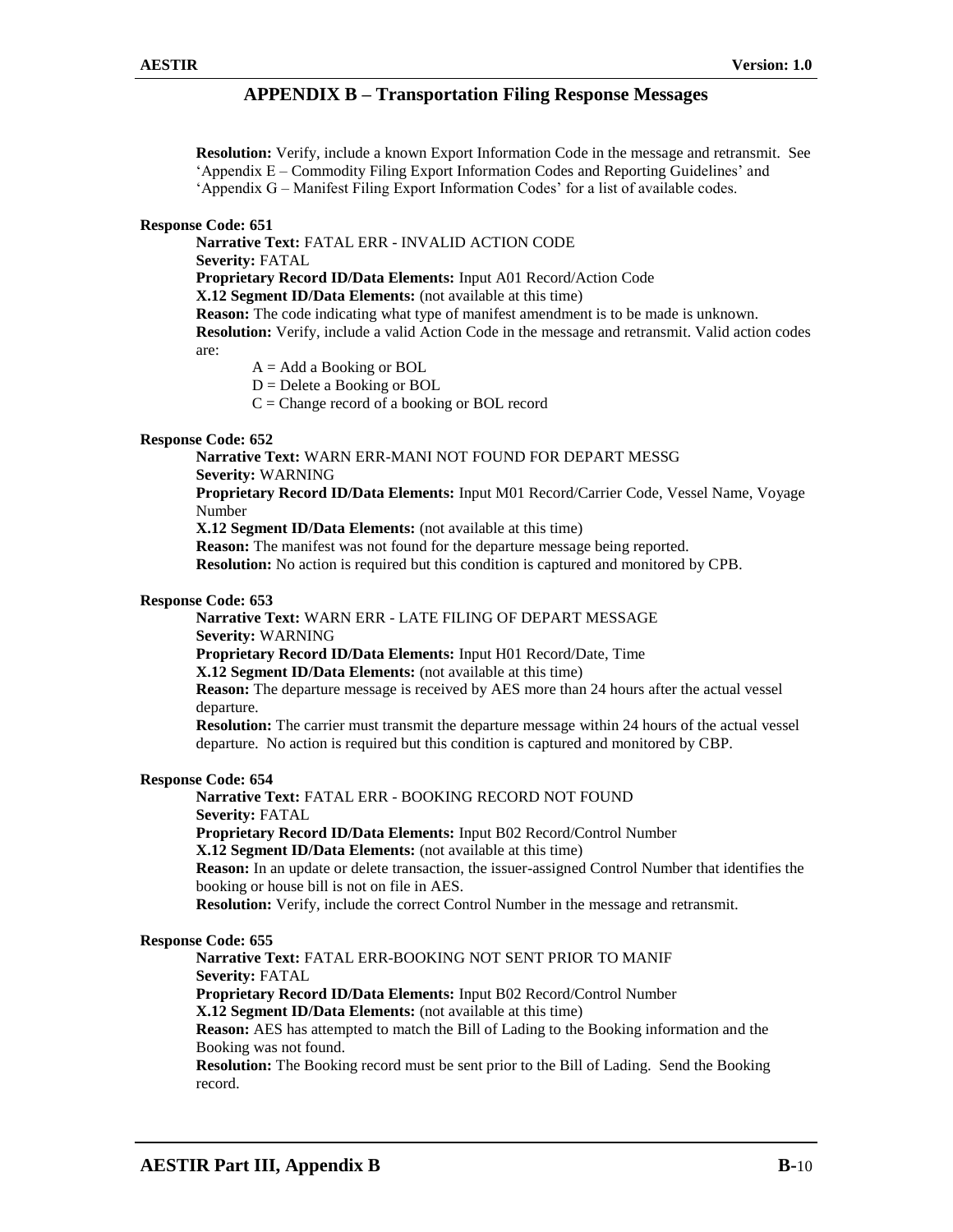| <b>Response Code: 656</b>                                                                                                           |
|-------------------------------------------------------------------------------------------------------------------------------------|
| Narrative Text: FATAL ERR - INVALID/MISSING COUNTRY CODE                                                                            |
| <b>Severity: FATAL</b>                                                                                                              |
| Proprietary Record ID/Data Elements: Input B02, N03 Record/Destination Country                                                      |
| X.12 Segment ID/Data Elements: (not available at this time)                                                                         |
| <b>Reason:</b> The value reported as Destination Country is missing or unknown.                                                     |
| Resolution: Verify, include a valid ISO Country Code in the message and retransmit (see                                             |
| 'Appendix C – ISO Country Codes').                                                                                                  |
|                                                                                                                                     |
| <b>Response Code: 657</b>                                                                                                           |
| Narrative Text: FATAL ERR-INVL BOOK TYPE CODE-STATUS IND                                                                            |
| <b>Severity: FATAL</b><br>Proprietary Record ID/Data Elements: Input B02Record/Control Number Status Indicator                      |
| <b>X.12 Segment ID/Data Elements:</b> (not available at this time)                                                                  |
| Reason: The value reported in the Control Number Status Indicator is unknown.                                                       |
| <b>Resolution:</b> Verify, report a valid Control Number Status Indicator in the message and retransmit.                            |
| Valid status codes are:                                                                                                             |
| 0 or space $=$ Regular Bill                                                                                                         |
| $1 = Space$ Charter                                                                                                                 |
| $2 =$ Regular Consolidated                                                                                                          |
| $3 =$ Space Charter and Consolidated.                                                                                               |
|                                                                                                                                     |
| <b>Response Code: 658</b>                                                                                                           |
| Narrative Text: FATAL ERR - INVALID BOOKING QUALIFIER                                                                               |
| <b>Severity: FATAL</b>                                                                                                              |
| Proprietary Record ID/Data Elements: Input B02 Record/Qualifier                                                                     |
| X.12 Segment ID/Data Elements: (not available at this time)                                                                         |
| <b>Reason:</b> The value reported in the Qualifier is unknown.                                                                      |
| Resolution: Verify, report a valid Qualifier in the message and retransmit. Valid Qualifiers are:                                   |
| $MB = Master$ Booking Number                                                                                                        |
|                                                                                                                                     |
| <b>Response Code: 659</b><br>Narrative Text: FATAL ERR - MISSING BOOKING CONTROL NUMB                                               |
|                                                                                                                                     |
| <b>Severity: FATAL</b>                                                                                                              |
| Proprietary Record ID/Data Elements: Input B02 Record/Control Number<br>X.12 Segment ID/Data Elements: (not available at this time) |
| <b>Reason:</b> The booking Control Number is missing.                                                                               |
| <b>Resolution:</b> Verify, include a booking Control Number in the message and retransmit.                                          |
|                                                                                                                                     |
| <b>Response Code: 660</b>                                                                                                           |
| Narrative Text: FATAL ERR - INVALID HAZMAT INDICATOR                                                                                |
| <b>Severity: FATAL</b>                                                                                                              |
| Proprietary Record ID/Data Elements: Input B02 Record/Hazmat Flag                                                                   |
| X.12 Segment ID/Data Elements: (not available at this time)                                                                         |
| <b>Reason:</b> The value reported in the Hazmat Flag is unknown.                                                                    |
| <b>Resolution:</b> Verify, report the Hazmat Flag as 'Y' or 'N' in the message and retransmit.                                      |
|                                                                                                                                     |
| <b>Response Code: 661</b>                                                                                                           |
| Narrative Text: FATAL ERR - BOOKING ALREADY EXIST                                                                                   |
| <b>Severity: FATAL</b>                                                                                                              |
| Proprietary Record ID/Data Elements: Input B02 Record/Control Number                                                                |
| <b>X.12 Segment ID/Data Elements:</b> (not available at this time)                                                                  |
| <b>Reason:</b> A booking with the same Control Number is already on file in AES.                                                    |
| Resolution: Verify, report a different Control Number in the message and retransmit.                                                |
|                                                                                                                                     |
|                                                                                                                                     |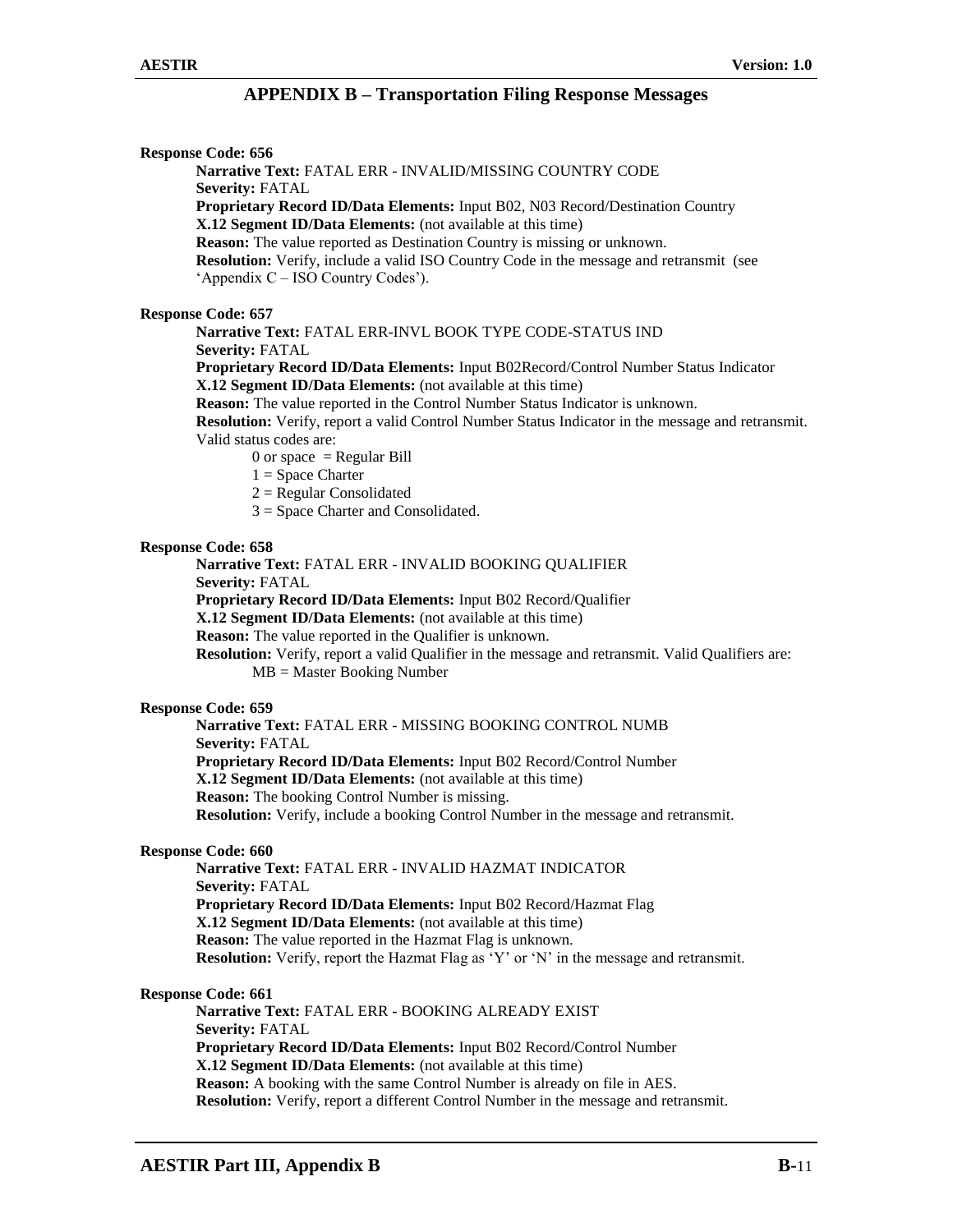| <b>Response Code: 662</b>                                                                                                                                                                                                                                                                                   |
|-------------------------------------------------------------------------------------------------------------------------------------------------------------------------------------------------------------------------------------------------------------------------------------------------------------|
| Narrative Text: FATAL ERR - MISSING CONTAINER/EQUIP TYPE                                                                                                                                                                                                                                                    |
| <b>Severity: FATAL</b>                                                                                                                                                                                                                                                                                      |
| Proprietary Record ID/Data Elements: Input B03 Record/Container/Equipment Type<br>X.12 Segment ID/Data Elements: (not available at this time)<br><b>Reason:</b> The Container/Equipment Type is missing.<br>Resolution: Verify, include a valid Container/Equipment Type code in the message and retransmit |
| (see 'Appendix P – Container/Equipment Type Codes').                                                                                                                                                                                                                                                        |
| <b>Response Code: 663</b>                                                                                                                                                                                                                                                                                   |
| Narrative Text: FATAL ERR - INVALID CONTAINER/EQ LENGTH                                                                                                                                                                                                                                                     |
| <b>Severity: FATAL</b>                                                                                                                                                                                                                                                                                      |
| Proprietary Record ID/Data Elements: Input B03 Record/Container Equipment Length                                                                                                                                                                                                                            |
| X.12 Segment ID/Data Elements: (not available at this time)                                                                                                                                                                                                                                                 |
| Reason: The Container/Equipment Length is invalid or missing.                                                                                                                                                                                                                                               |
| <b>Resolution:</b> Verify, include a valid Container/Equipment Length in the message and retransmit.                                                                                                                                                                                                        |
| <b>Response Code: 664</b>                                                                                                                                                                                                                                                                                   |
| <b>Narrative Text: FATAL ERR - MISSING STATE CODE</b>                                                                                                                                                                                                                                                       |
| <b>Severity: FATAL</b>                                                                                                                                                                                                                                                                                      |
| Proprietary Record ID/Data Elements: Input B03, N03 Record/State                                                                                                                                                                                                                                            |
| X.12 Segment ID/Data Elements: (not available at this time)                                                                                                                                                                                                                                                 |
| <b>Reason:</b> The U.S. State code is missing.                                                                                                                                                                                                                                                              |
| Resolution: Verify, include a known U.S. State code in the message and retransmit.                                                                                                                                                                                                                          |
| <b>Response Code: 665</b>                                                                                                                                                                                                                                                                                   |
| Narrative Text: FATAL ERR - INVALID STATE CODE                                                                                                                                                                                                                                                              |
| <b>Severity: FATAL</b>                                                                                                                                                                                                                                                                                      |
| Proprietary Record ID/Data Elements: Input B03, N03 Record/State                                                                                                                                                                                                                                            |
| X.12 Segment ID/Data Elements: (not available at this time)                                                                                                                                                                                                                                                 |
| Reason: The U.S. State code is unknown.                                                                                                                                                                                                                                                                     |
| Resolution: Verify, report a known U.S. State code in the message and retransmit.                                                                                                                                                                                                                           |
| <b>Response Code: 666</b>                                                                                                                                                                                                                                                                                   |
| Narrative Text: FATAL ERR - MISSING/INVALID PARTY-ID TYPE                                                                                                                                                                                                                                                   |
| <b>Severity: FATAL</b>                                                                                                                                                                                                                                                                                      |
| Proprietary Record ID/Data Elements: Input N01 Record/Party ID Type                                                                                                                                                                                                                                         |
| X.12 Segment ID/Data Elements: (not available at this time)                                                                                                                                                                                                                                                 |
| <b>Reason:</b> The Party ID Type is missing or invalid.                                                                                                                                                                                                                                                     |
| Resolution: Verify, report a valid Party ID Type in the message and retransmit. Valid Party ID                                                                                                                                                                                                              |
| Types are:                                                                                                                                                                                                                                                                                                  |
| $D = Duns$                                                                                                                                                                                                                                                                                                  |
| $S = SSN$                                                                                                                                                                                                                                                                                                   |
| $E = EIN$                                                                                                                                                                                                                                                                                                   |
| $O = Other$                                                                                                                                                                                                                                                                                                 |
| Note:                                                                                                                                                                                                                                                                                                       |
| The Census Bureau has eliminated the acceptance of SSN on any new filings effective                                                                                                                                                                                                                         |
| December 3, 2009. Corrections (change, replace or cancel) to SEDs filed with SSN prior to the                                                                                                                                                                                                               |
| effective date will continue to be accepted.                                                                                                                                                                                                                                                                |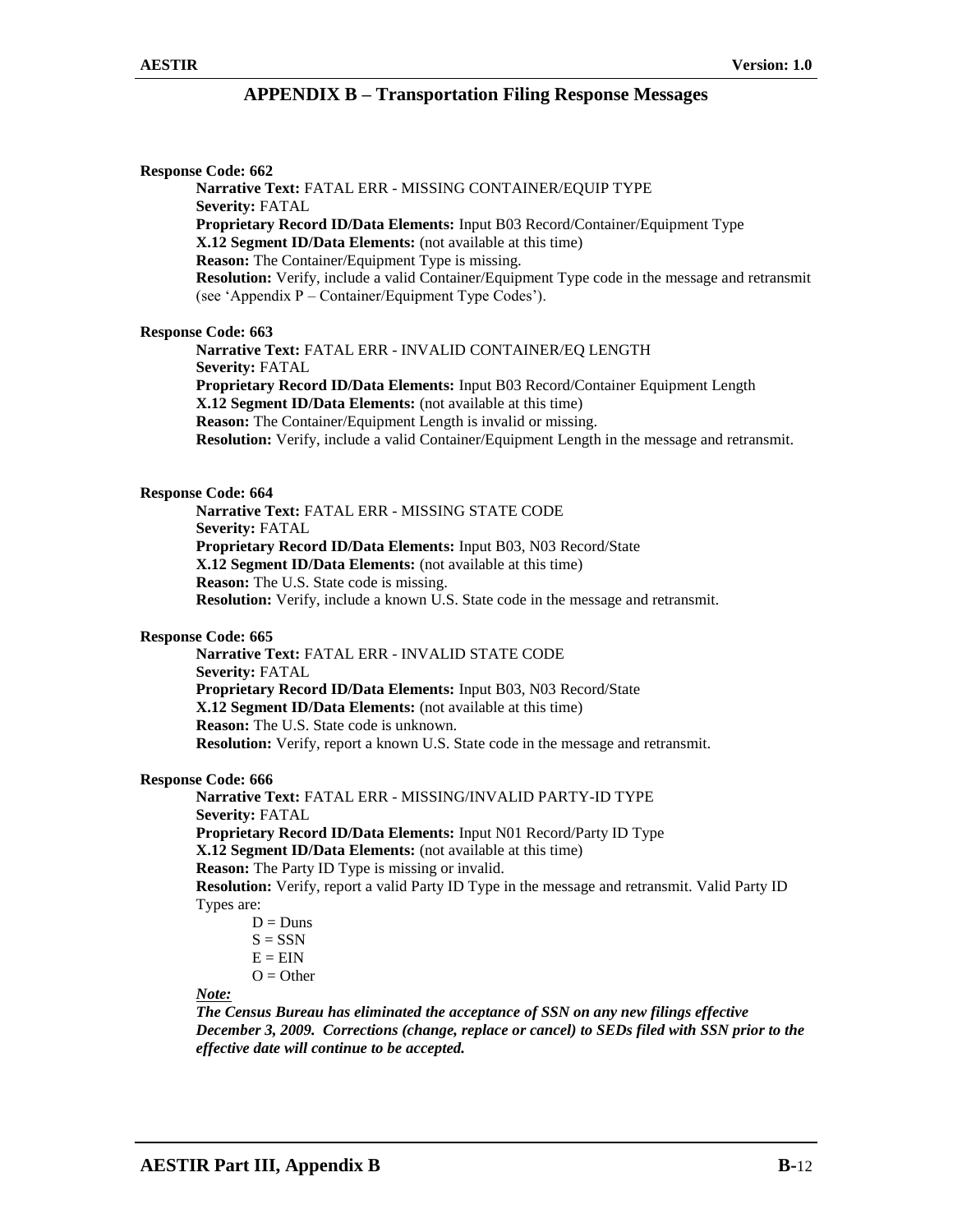**Response Code: 667 Narrative Text:** FATAL ERR - MISSING PARTY NAME **Severity:** FATAL **Proprietary Record ID/Data Elements:** Input N01 Record/Party Name **X.12 Segment ID/Data Elements:** (not available at this time) **Reason:** The Party Name is missing for a Party being established for the first time or no Party ID is on file in AES. **Resolution:** Verify, include a Party Name in the message and retransmit. For Consignees without a Party ID, this field is mandatory. **Response Code: 668 Narrative Text:** FATAL ERR - MISSING CONTACT FIRST NAME **Severity:** FATAL **Proprietary Record ID/Data Elements:** Input N01 Record/Contact First Name **X.12 Segment ID/Data Elements:** (not available at this time) **Reason:** The Contact First Name is missing for a Party being established for the first time or no Party ID is on file in AES. **Resolution:** Verify, include a Contact First Name in the message and retransmit. **Response Code: 669 Narrative Text:** FATAL ERR - MISSING CONTACT LAST NAME **Severity:** FATAL **Proprietary Record ID/Data Elements:** Input N01 Record/ Contact Last Name **X.12 Segment ID/Data Elements:** (not available at this time) **Reason:** The Contact Last Name is missing for a Party being established for the first time or no Party ID is on file in AES. **Resolution:** Verify, include a Contact Last Name in the message and retransmit. **Response Code: 670 Narrative Text:** FATAL ERR - INVALID/MISSING PARTY TYPE **Severity:** FATAL **Proprietary Record ID/Data Elements:** Input N01 Record/Party Type **X.12 Segment ID/Data Elements:** (not available at this time) **Reason:** The code identifying the type of party in the Booking or Bill is invalid or missing. **Resolution:** Verify, report a valid Party Type code in the message and retransmit. Valid codes are:  $SH =$ Shipper  $CN = Consider$ UC = Ultimate Consignee  $IC = Intermediate Consignee$ CC = Carrier Customer (use only with EB application of Booking data) **Response Code: 671 Narrative Text:** FATAL ERR - MISSING PARTY CONTACT PHONE **Severity:** FATAL **Proprietary Record ID/Data Elements:** Input N01 Record/Contact Phone **X.12 Segment ID/Data Elements:** (not available at this time) **Reason:** The Contact Phone Number is missing for a Party being established for the first time or no Party ID is on file in AES. **Resolution:** Verify, include the Contact Phone Number in the message and retransmit. For 1-800 numbers report 11 numeric characters without spaces or dashes. For other numbers, report 10 numeric characters without spaces or dashes left justified. **Response Code: 672 Narrative Text:** FATAL ERR - MISSING PARTY CITY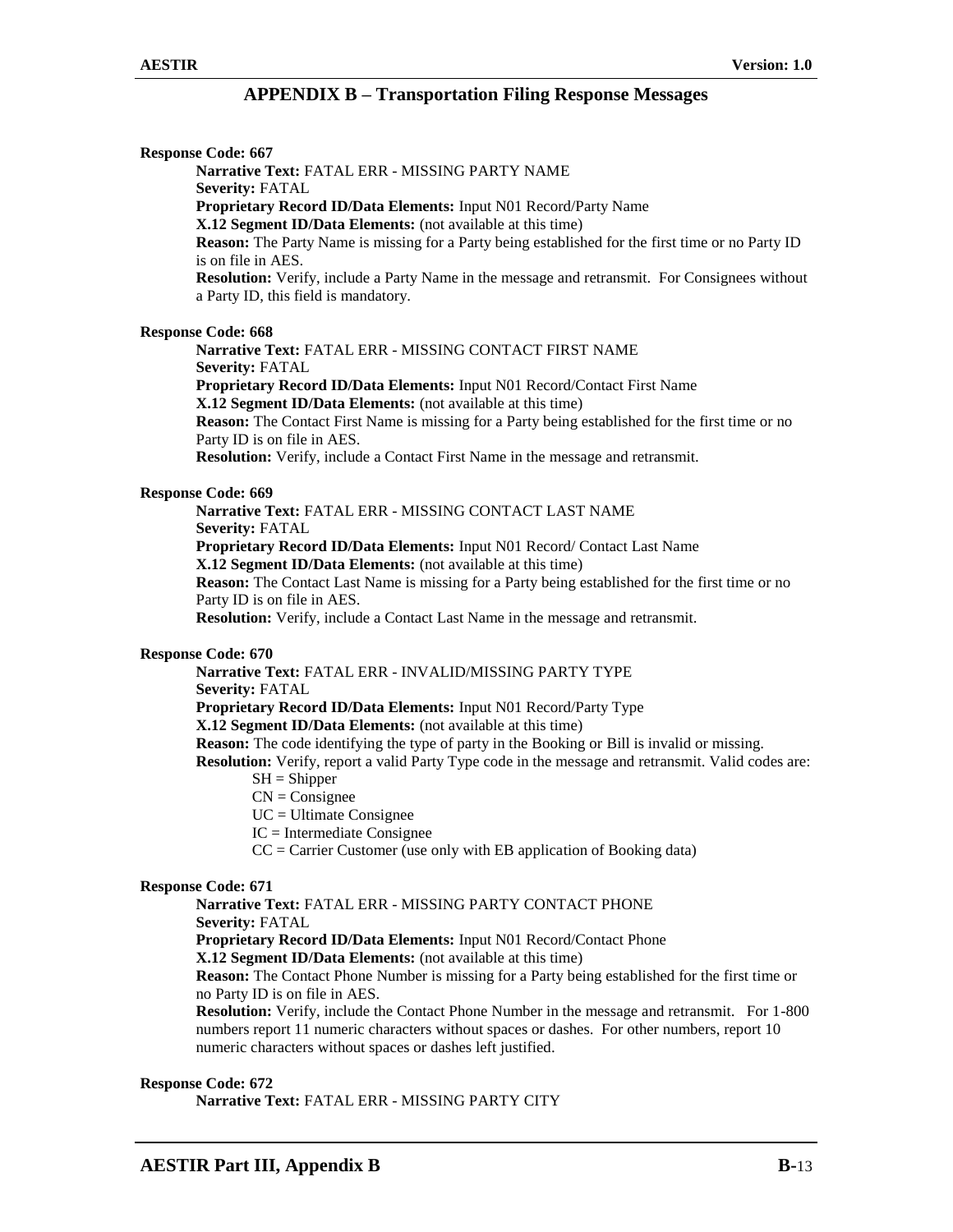**Severity:** FATAL **Proprietary Record ID/Data Elements:** Input N03 Record/City **X.12 Segment ID/Data Elements:** (not available at this time) **Reason:** The City is missing for a Party being established for the first time or no Party ID is on file in AES. **Resolution:** Verify, include the City in the message and retransmit.

# **Response Code: 673**

**Narrative Text:** FATAL ERR - MISSING POSTAL (ZIP) CODE **Severity:** FATAL **Proprietary Record ID/Data Elements:** Input N03 Record/Postal Code **X.12 Segment ID/Data Elements:** (not available at this time) **Reason:** The Postal Code is missing for a Party being established for the first time or no Party ID is on file in AES. **Resolution:** Verify, include the Postal Code in the message and retransmit.

# **Response Code: 674**

**Narrative Text:** FATAL ERR – BOOKING MAY NOT BE DELETED **Severity:** FATAL **Proprietary Record ID/Data Elements:** Input A01 Record/Action Code **X.12 Segment ID/Data Elements:** (not available at this time) **Reason:** An attempt has been made to delete a booking that cannot be deleted. **Resolution:** Contact your AES Client Representative.

# **Response Code: 675**

**Narrative Text:** FATAL ERR - INVALID HAZMAT FLASHPOINT TEMP **Severity:** FATAL **Proprietary Record ID/Data Elements:** Input V02 Record/Flash-point Temperature **X.12 Segment ID/Data Elements:** (not available at this time) **Reason:** A flash-point temperature has been specified incorrectly. **Resolution:** Verify, correct the flash-point temperature in the message and retransmit.

# **Response Code: 676**

**Narrative Text:** FATAL ERR - INVALID HAZMAT UNIT OF MEASURE **Severity:** FATAL **Proprietary Record ID/Data Elements:** Input V02 Record/ Unit of Measure Code **X.12 Segment ID/Data Elements:** (not available at this time) **Reason:** The basic unit of measure representing the flash-point temperature is not specified as CE (Degrees Centigrade/Celsius). **Resolution:** Verify, report the flash-point temperature UOM as 'CE' in the message and retransmit.

# **Response Code: 677**

# **Narrative Text:** FATAL ERR - INVALID HAZMAT NEGATIVE INDICATOR **Severity:** FATAL

**Proprietary Record ID/Data Elements:** Input V02 Record/Negative Indicator **X.12 Segment ID/Data Elements:** (not available at this time)

**Reason:** A code of 'N' has been specified when the flash-point temperature is negative or less than 0 degrees Centigrade/Celsius.

**Resolution:** Verify, correct the information in the message and retransmit. If the flash-point temperature is not negative or less than 0 degrees, this field should be space filled.

# **Response Code: 678**

**Narrative Text:** FATAL ERR - MISSING CITY/PLACE OF RECEIPT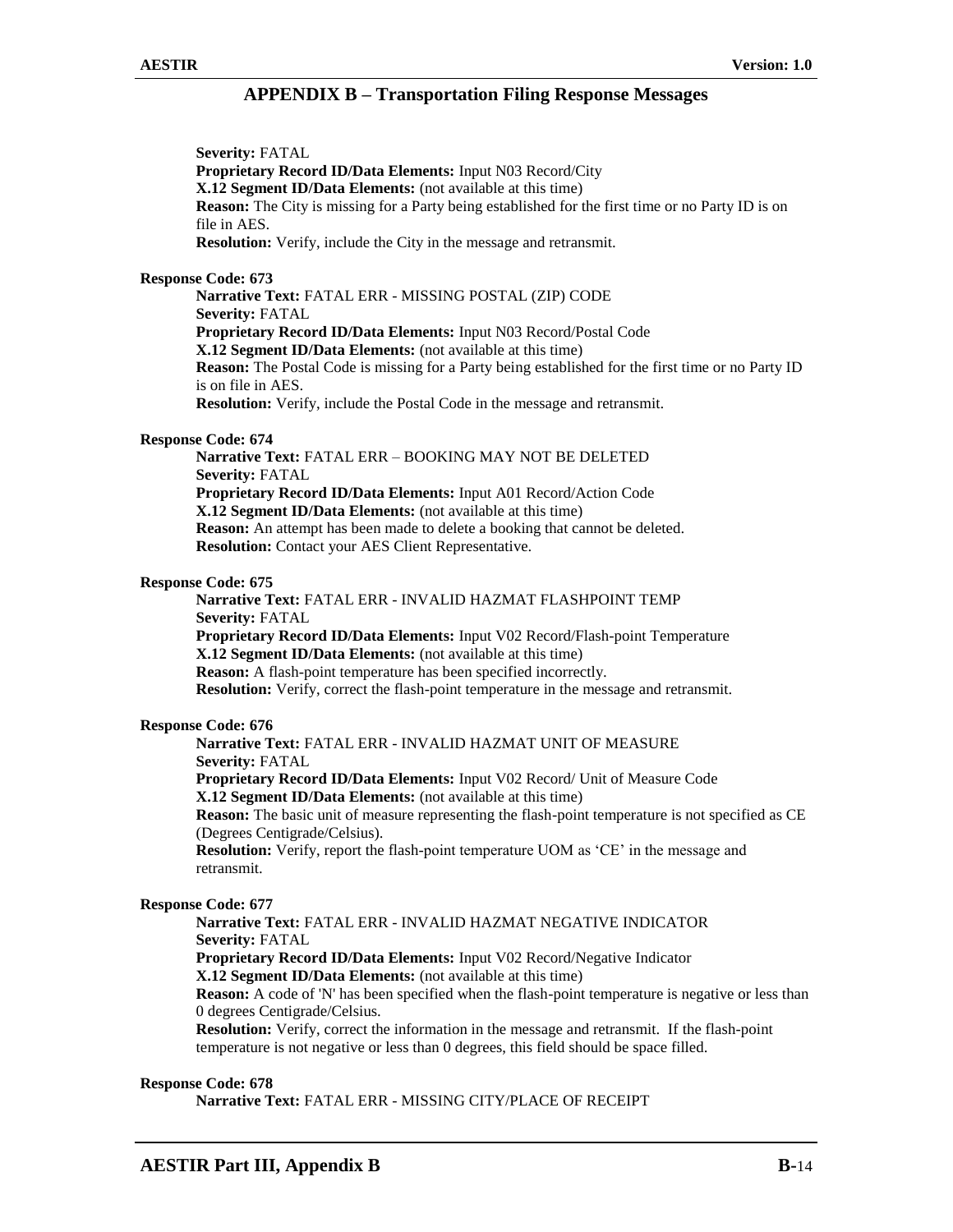**Severity:** FATAL **Proprietary Record ID/Data Elements:** Input B03 Record **X.12 Segment ID/Data Elements:** (not available at this time) **Reason:** The City/Place of Receipt is missing. **Resolution:** Verify, include a City/Place of Receipt in the message and retransmit.

# **Response Code: 679**

**Narrative Text:** FATAL ERR - SHIPPER PARTY REQUIRED **Severity:** FATAL **Proprietary Record ID/Data Elements:** Input N01 Record **X.12 Segment ID/Data Elements:** (not available at this time) **Reason:** The Party Type Shipper (SH) is missing. **Resolution:** Verify, include the Shipper in the message and retransmit.

# **Response Code: 680**

**Narrative Text:** FATAL ERR - CONSIGNEE OR ULTIMATE CONSIGNEE REQUIRED **Severity:** FATAL **Proprietary Record ID/Data Elements:** Input N01 Record **X.12 Segment ID/Data Elements:** (not available at this time) **Reason:** The Party Type Consignee (CN) or Ultimate Consignee (UC) is missing. **Resolution:** Verify, include the Consignee or Ultimate Consignee the information in the message and retransmit.

# **Response Code: 681**

**Narrative Text:** FATAL ERR- INVALID PAPER EEI INDICATOR **Severity:** FATAL **Proprietary Record ID/Data Elements:** Input B01 Record/EEI Flag **X.12 Segment ID/Data Elements:** (not available at this time) **Reason:** The EEI has been specified with a value other than 'Y', 'N', or space. **Resolution:** Verify, correct the information in the message and retransmit.

The EEI flag on the B01 record indicates whether or not a EEI was received by the carrier prior to departure of the vessel. Verify a valid value is reported for the EEI flag. A 'Y' indicates that the EEI was received by the carrier prior to departure of the vessel from the port. A 'N' indicates the EEI was not received by the carrier prior to departure of the vessel from the port. A space indicates either the commodity was filed electronically and therefore no EEI is required or the shipment is exempt from EEI filing requirements as indicated by the Export Information Code reported.

# . **Response Code: 682**

**Narrative Text:** FATAL ERR - MISSING EITHER EIC OR EEI FLAG **Severity:** FATAL

**Proprietary Record ID/Data Elements:** Input B01 Record/Export Information Code, EEI Flag **X.12 Segment ID/Data Elements:** (not available at this time)

**Reason:** Neither the Export Information Code (EIC) nor the EEI Flag has been specified. **Resolution:** Verify, correct the information in the message and retransmit.

When the EEI Flag is space, then a valid Export Information Code (EIC) must be reported to identify why a EEI was not received by the carrier prior to departure of the vessel from the port. Verify either an EEI is required and was reported electronically in AES, (in which case the  $EIC =$ 'AE') or an EEI is not required conditional on the type of export identified with the EIC. All valid Export Information Codes are acceptable when reported by the carrier on their post departure manifest transmissions.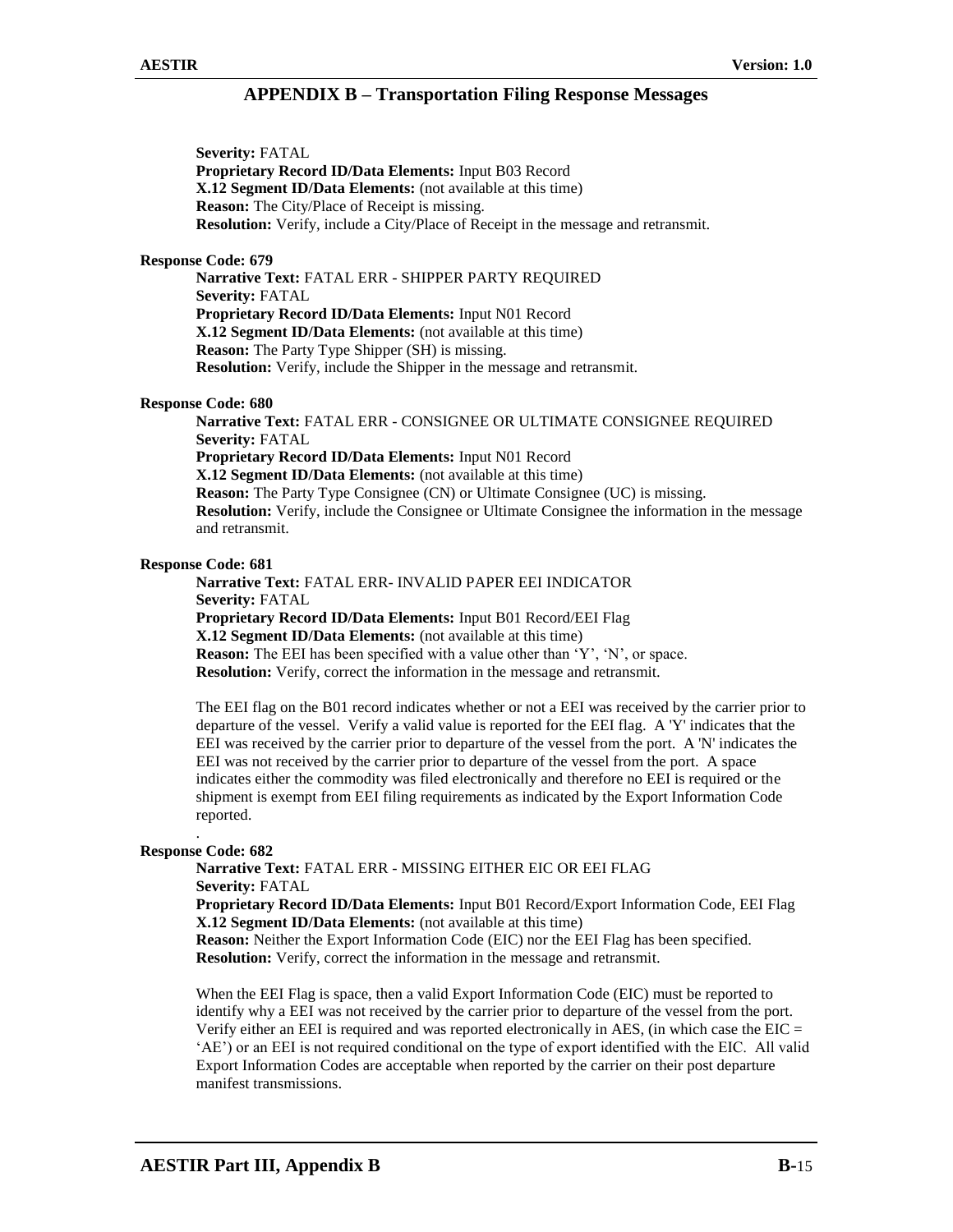# **Response Code: 683**

**Narrative Text:** FATAL ERR - NOT ALLOWED BOTH EIC/EEI FLAG **Severity:** FATAL

**Proprietary Record ID/Data Elements:** Input B01 Record/ Export Information Code, EEI Flag **X.12 Segment ID/Data Elements:** (not available at this time)

**Reason:** Both the Export Information Code (EIC) and the EEI Flag have been specified. **Resolution:** Verify, correct the information in the message and retransmit.

Verify whether the EEI was required/received prior to departure:

- If a EEI is required and received by the carrier, set the EEI Flag to 'Y' and the EIC to space.
- If a EEI is required, and not received by the carrier, set the EEI Flag to 'N' and the EIC to space.
- If a EEI is required and reported electronically, set the EEI Flag to space and the EIC to 'AE' (filed electronically in AES).
- If the EEI is not required set the EEI Flag to space and report the appropriate EIC (see 'Appendix E – Commodity Filing Export Information Code and Reporting Guidelines').

# **Response Code: 684**

**Narrative Text:** FATAL ERR – UNMATCHED BOOKING IN A01 RECORD **Severity:** FATAL

**Proprietary Record ID/Data Elements:** Input A01 record/Action Code, A01 and B02 record/Control Number

**X.12 Segment ID/Data Elements:** (not available at this time)

**Reason:** When placing a booking using Action Code 'R' on the A01 record, the Control Number on the A01 record must match the Control Number on the B02 record that follows. **Resolution:** Verify the Control Numbers (Booking Numbers) are the same on both records.

Retransmit.

# **Response Code: 685**

# **Narrative Text:** FATAL ERR – EXTIMATED DEPARTURE DATE REQUIRED **Severity:** FATAL

**Proprietary Record ID/Data Elements:** Input A01 record/Estimated Departure Date **X.12 Segment ID/Data Elements:** (not available at this time)

**Reason:** When replacing a booking using Action Code 'R' on the A01 record, the Estimated Departure Date when the booking was initially created must be reported.

**Resolution:** Verify and report the estimated departure date as it was reported when the booking was initially created.

# **Response Code: 686**

# **Narrative Text:** FATAL ERR – BOOKING CHANGE/UPDATE NOT ALLOWED **Severity:** FATAL

**Proprietary Record ID/Data Elements:** Input A01 record/Action Code and Control Number **X.12 Segment ID/Data Elements:** (not available at this time)

**Reason:** Booking may not be replaced under the following conditions:

- 1.) When status is Seized or Detained,
- 2.) When booking is system-generated,
- 3.) When its manifest/bill of lading is already on file,
- 4.) When booking is linked to more than one voyage.

**Resolution:** Verify the correct Action Code and Control Number have been reported. Contact your client representative for further assistance.

#### **Response Code: 687**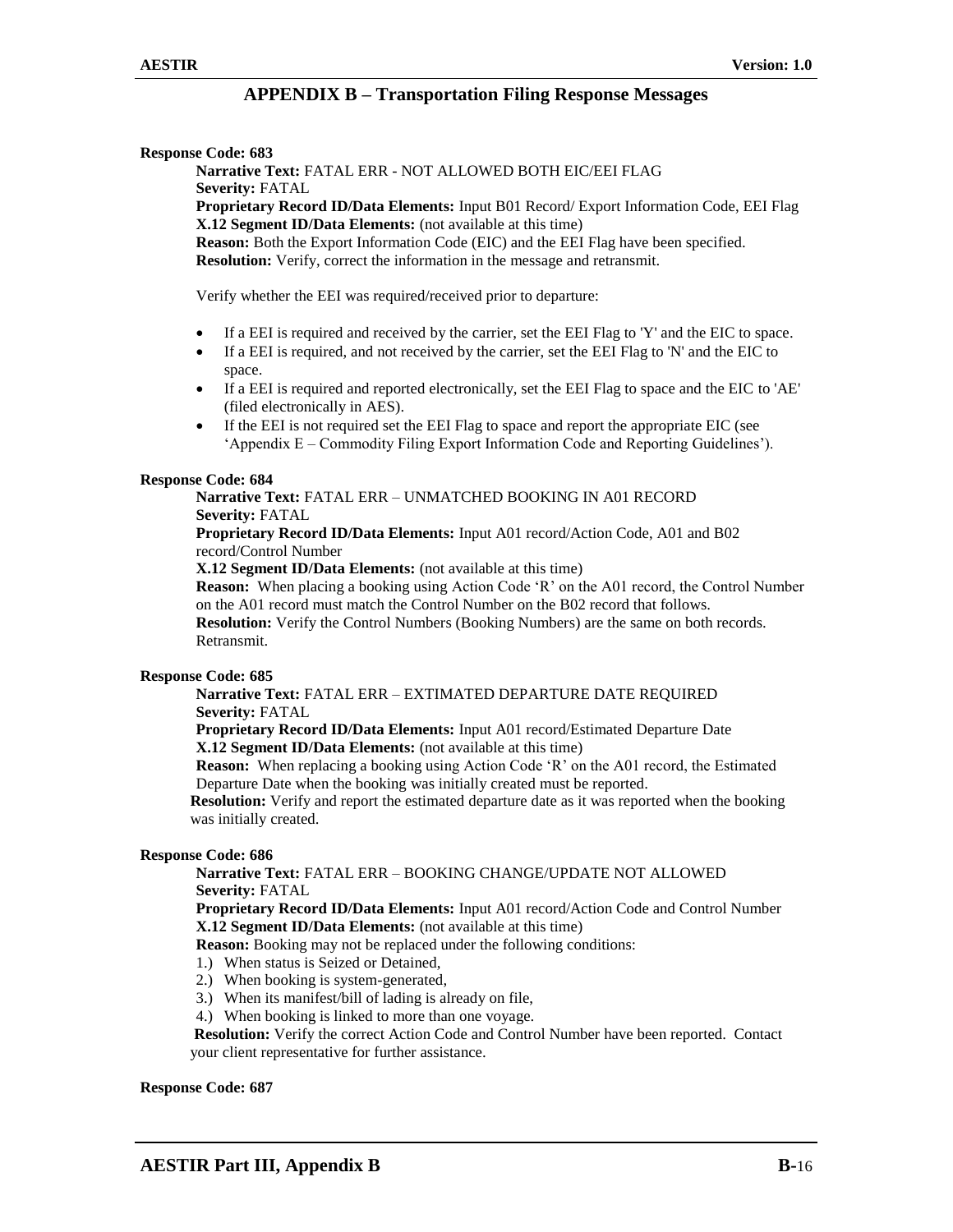**Narrative Text:** FATAL ERR – VOYAGE NUMBER MAY NOT BE REUSED FOR ONE YEAR

**Severity:** FATAL

**Proprietary Record ID/Data Elements:** Input M01 Record/Voyage Number

**X.12 Segment ID/Data Elements:** (not available at this time)

**Reason:** This error occurs when the carrier tries to reuse a voyage number that has been previously used and that voyage number is less than one year old. Carriers should wait at least one year before reusing a specific voyage number.

**Resolution:** Verify the Voyage Number and retransmit.

# **Response Code: 688**

**Narrative Text:** FATAL ERR – CONTAINER NUMBER NOT ALLOWED

**Severity:** FATAL

**Proprietary Record ID/Data Elements:** Input C01 Record/Container SCAC, Container Number **X.12 Segment ID/Data Elements:** (not available at this time)

**Reason:** This error occurs when 'NC', indicating non-containerized freight, is reported in the Container SCAC field and a container number is reported in the Container Number field on the C01 record.

**Resolution:** Verify rather the shipment is containerized or non-containerized. Make the appropriate correction and retransmit.

# **Response Code: 689**

# **Narrative Text:** F BOL/BOOKING VESSEL NAME MISMATCH

**Severity:** FATAL

 **Proprietary Record ID/Data Elements:** Input M01 Record/Vessel Name **X.12 Segment ID/Data Elements:** M1004 or M1005

**Reason:** The vessel name/Lloyd's code reported on the bill of lading does not match the vessel name/Lloyd's code reported on the corresponding booking. The booking and bill of lading do match by issuer SCAC, booking number, and the estimated departure date.

**Resolution:** Verify Vessel Name/Lloyd's code. Either retransmit booking to correct Vessel Name/Lloyd's code in booking or retransmit BOL with correct Vessel Name/Lloyd's code.

# **Response Code: 690**

# **Narrative Text:** F BOL/BOOKING VOYAGE NUMBER MISMATCH

**Severity:** FATAL

**Proprietary Record ID/Data Elements:** Input M01 Record/Voyage Number **X.12 Segment ID/Data Elements:** M1006

**Reason:** The voyage number reported on the bill of lading does not match the voyage number reported on the corresponding booking. The booking and bill of lading do match by issuer SCAC, booking number, and the estimated departure date.

**Resolution:** Verify Voyage Number. Either retransmit booking to correct Voyage Number in booking or retransmit BOL with correct Voyage Number.

# **Response Code: 691**

**Narrative Text:** F BOL/BOOKING PORT CODE MISMATCH

**Severity:** FATAL

**Proprietary Record ID/Data Elements:** Input P01 Record/ CBP Port of Lading Code **X.12 Segment ID/Data Elements:** P401

**Reason:** The CBP port of lading on the bill of lading does not match the reported CBP port of lading on the corresponding booking. The booking and bill of lading do match by issuer SCAC, booking number, and the estimated departure date.

**Resolution:** Verify CBP Port of Lading. Either retransmit booking to correct Port of Lading in booking or retransmit BOL with correct Port of Lading.